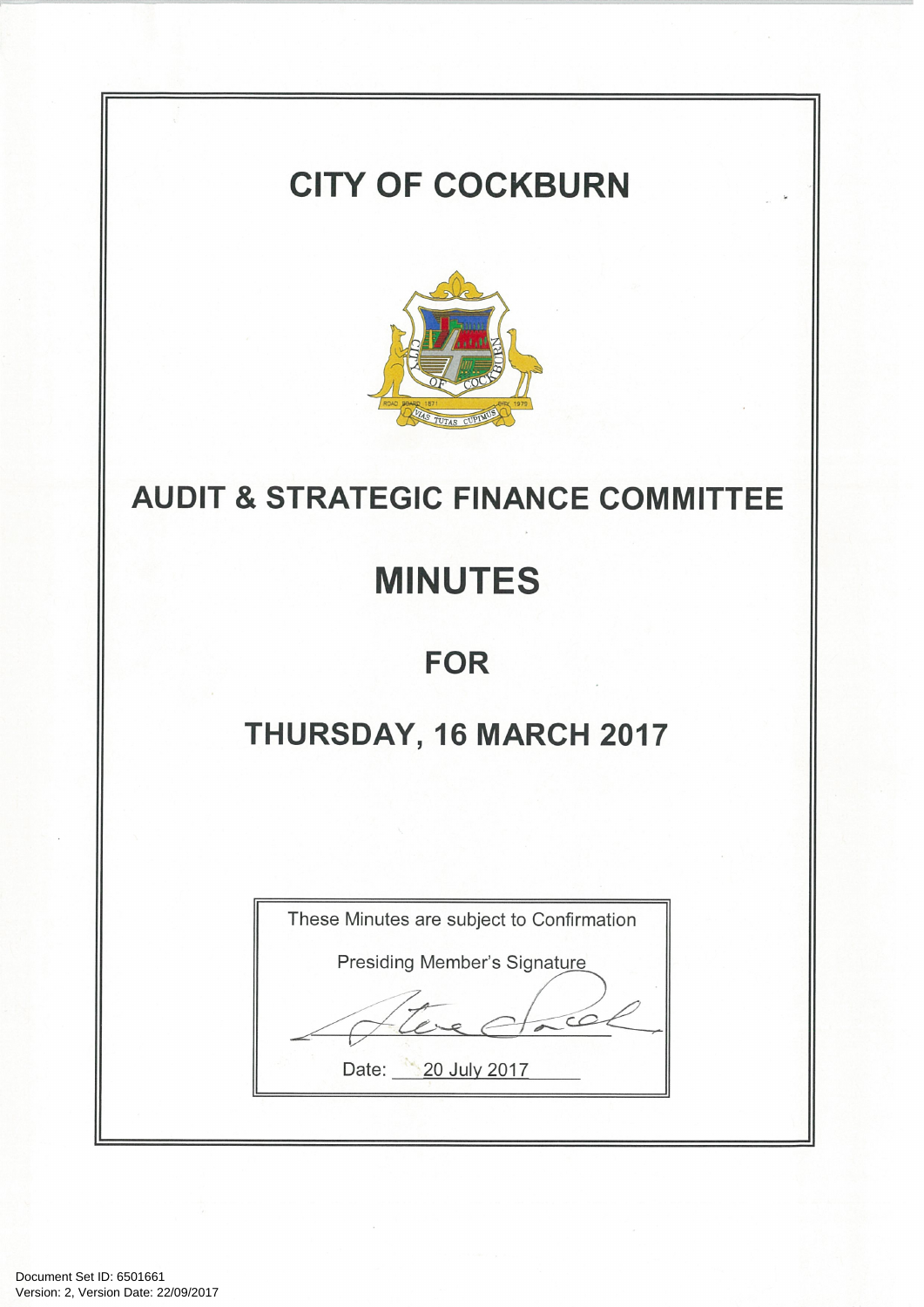# **CITY OF COCKBURN**

# **SUMMARY OF MINUTES OF AUDIT & STRATEGIC FINANCE COMMITTEE MEETING HELD ON THURSDAY, 20 JULY 2017 AT 6:00 PM**

#### **Page**

 $\overline{\phantom{0}}$ 

| 1.               |      |                                                                                                                       |  |
|------------------|------|-----------------------------------------------------------------------------------------------------------------------|--|
| 2.               |      | APPOINTMENT OF PRESIDING MEMBER (IF REQUIRED)  1                                                                      |  |
| 3.               |      |                                                                                                                       |  |
| $\overline{4}$ . |      | ACKNOWLEDGEMENT OF RECEIPT OF WRITTEN DECLARATIONS OF<br>FINANCIAL INTEREST AND CONFLICT OF INTEREST (BY PRESIDING    |  |
| 5.               |      |                                                                                                                       |  |
| 6.               |      |                                                                                                                       |  |
| 7 <sub>1</sub>   |      |                                                                                                                       |  |
|                  | 7.1  | (MINUTE NO 190) (ASFC - 20/7/2017) - MINUTES OF THE AUDIT &<br>STRATEGIC FINANCE COMMITTEE MEETING - 16 MARCH 2017  2 |  |
| 8.               |      |                                                                                                                       |  |
| 9.               |      |                                                                                                                       |  |
| 10.              |      | BUSINESS LEFT OVER FROM THE PREVIOUS MEETING (IF                                                                      |  |
| 11.              |      | DECLARATION BY ELECTED MEMBERS WHO HAVE NOT GIVEN DUE<br>CONSIDERATION TO MATTERS CONTAINED IN THE BUSINESS PAPER     |  |
| 12.              |      |                                                                                                                       |  |
|                  | 12.1 | (MINUTE NO 191) (ASFC - 20/7/2017) - RISK MANAGEMENT<br>INFORMATION REPORT (021/012) (J NGOROYEMOTO) 3                |  |
|                  | 12.2 | (MINUTE NO 192) (ASFC - 20/7/2017) - RELATED PARTY<br>DISCLOSURES (091/001) (S DOWNING) (ATTACH) 12                   |  |
| 13.              |      |                                                                                                                       |  |
| 14.              |      |                                                                                                                       |  |
|                  | 14.1 | (MINUTE NO 193) (ASFC - 20/7/2017) - ANNUAL DEBTS WRITE-                                                              |  |
|                  | 14.2 | (MINUTE NO 194) (ASFC - 20/7/2017) - INTERIM AUDIT<br>MANAGEMENT REPORT-2016/17 (067/001) (N MAURICIO)                |  |
|                  |      | 14.3 (MINUTE NO 195) (ASFC - 20/7/2017) - EXTERNAL AUDIT PLAN -                                                       |  |
| 15.              |      |                                                                                                                       |  |
| 16.              |      |                                                                                                                       |  |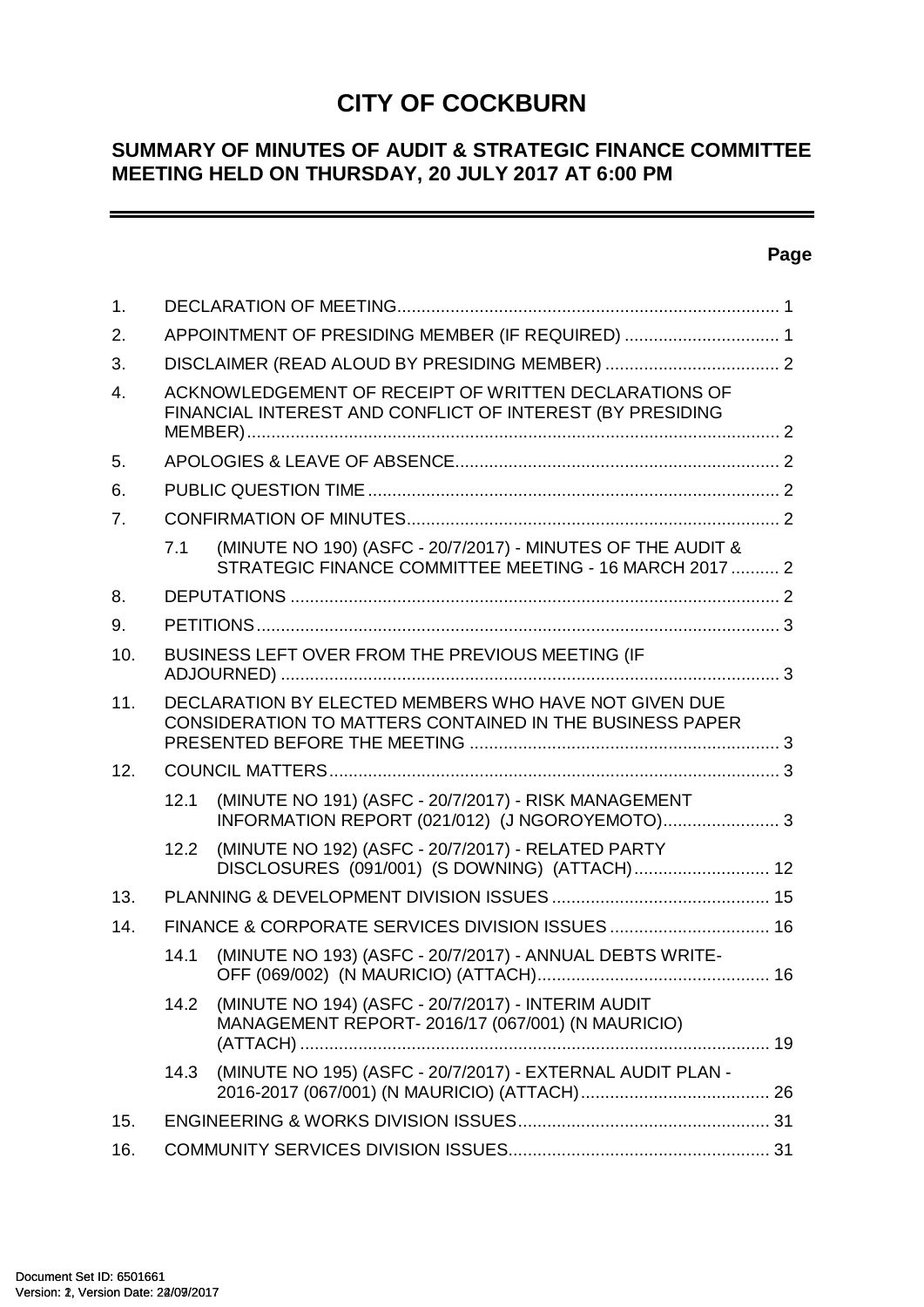# **Page**

| 18.             |                                                              |  |
|-----------------|--------------------------------------------------------------|--|
| 19.             | NOTICES OF MOTION GIVEN AT THE MEETING FOR CONSIDERATION     |  |
| 20.             | NEW BUSINESS OF AN URGENT NATURE INTRODUCED BY MEMBERS       |  |
|                 | 21. MATTERS TO BE NOTED FOR INVESTIGATION, WITHOUT DEBATE 31 |  |
| 22 <sub>1</sub> |                                                              |  |
| 23              |                                                              |  |
|                 |                                                              |  |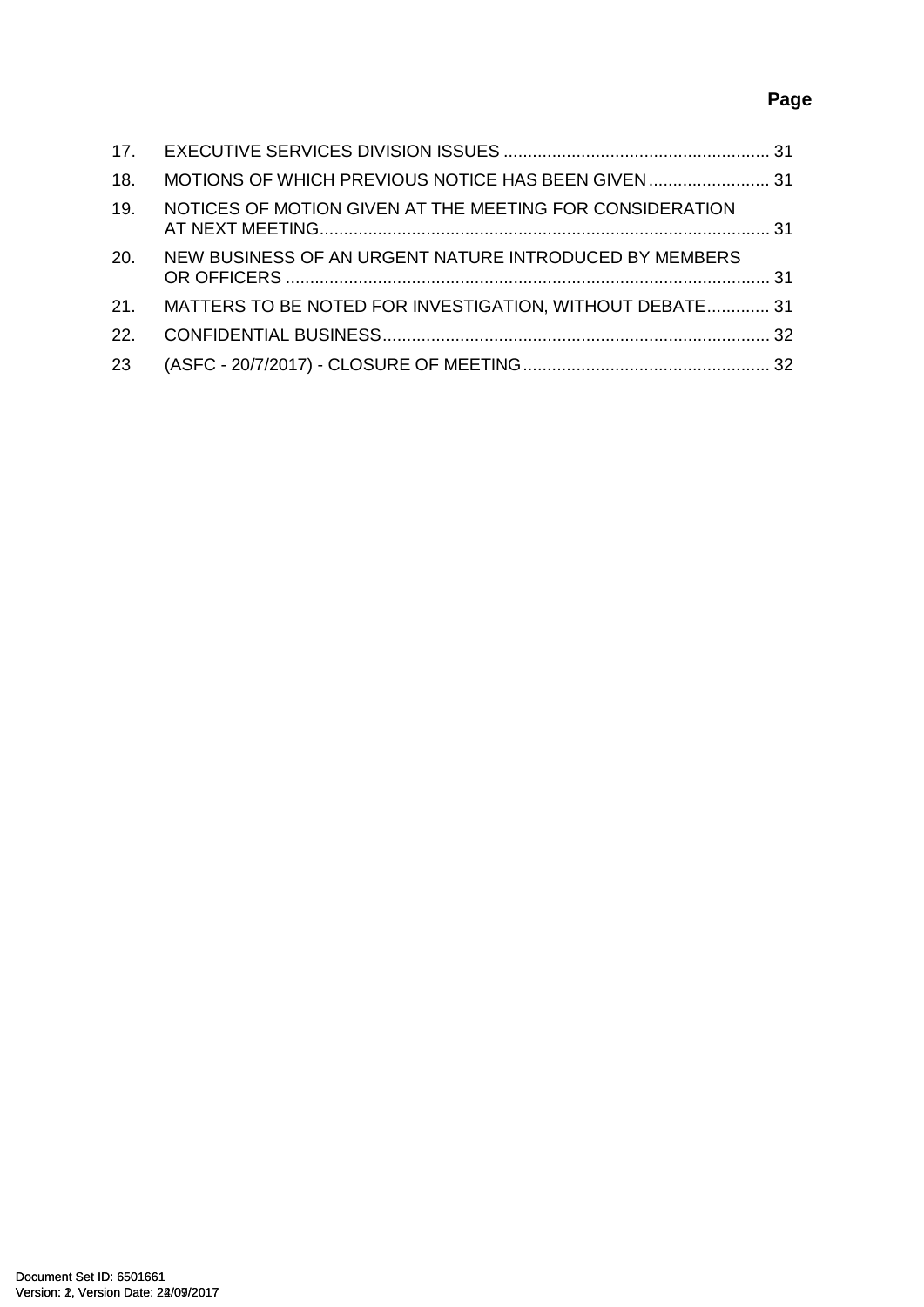# **CITY OF COCKBURN**

# **MINUTES OF AUDIT & STRATEGIC FINANCE COMMITTEE MEETING HELD ON THURSDAY, 20 JULY 2017 AT 6:00 PM**

#### **PRESENT:**

## **ELECTED MEMBERS**

| Mr S Portelli      | $\blacksquare$           | <b>Councillor (Presiding Member)</b> |
|--------------------|--------------------------|--------------------------------------|
| Mr L Howlett       | ۰                        | Mayor                                |
| Mrs C Reeve-Fowkes | $\blacksquare$           | Deputy Mayor                         |
| Mr K Allen         | $\blacksquare$           | Councillor                           |
| Dr C Terblanche    | $\blacksquare$           | Councillor                           |
| Mr B Houwen        | $\overline{\phantom{0}}$ | Councillor                           |

#### **IN ATTENDANCE**

| Mr S. Cain       |                          | <b>Chief Executive Officer</b>            |
|------------------|--------------------------|-------------------------------------------|
| Mr D. Green      |                          | Community<br>Director, Governance &       |
|                  |                          | <b>Services</b>                           |
| Mr S. Downing    | $\blacksquare$           | Director, Finance & Corporate Services    |
| Mr N. Mauricio   | $\overline{\phantom{a}}$ | <b>Manager, Financial Services</b>        |
| Ms M. Tobin      |                          | Executive Manager, Strategy &<br>Civic    |
|                  |                          | Support                                   |
| Mr J Ngoroyemoto |                          | Governance &<br>Management<br>Risk        |
|                  |                          | Co-ordinator                              |
| Mrs B. Pinto     |                          | Executive Assistant to Directors - Fin. & |
|                  |                          | Corp. Services/Gov. & Comm. Services      |

## <span id="page-3-0"></span>**1. DECLARATION OF MEETING**

The Presiding Member declared the meeting open at 6.05 pm.

He acknowledged the Noongar people who are the Traditional Custodians of this Land. He also paid respect to the Elders, both past and present, of the Noongar Nation and extended that respect to other Indigenous Australians who may be present.

## <span id="page-3-1"></span>**2. APPOINTMENT OF PRESIDING MEMBER (If required)**

Nil.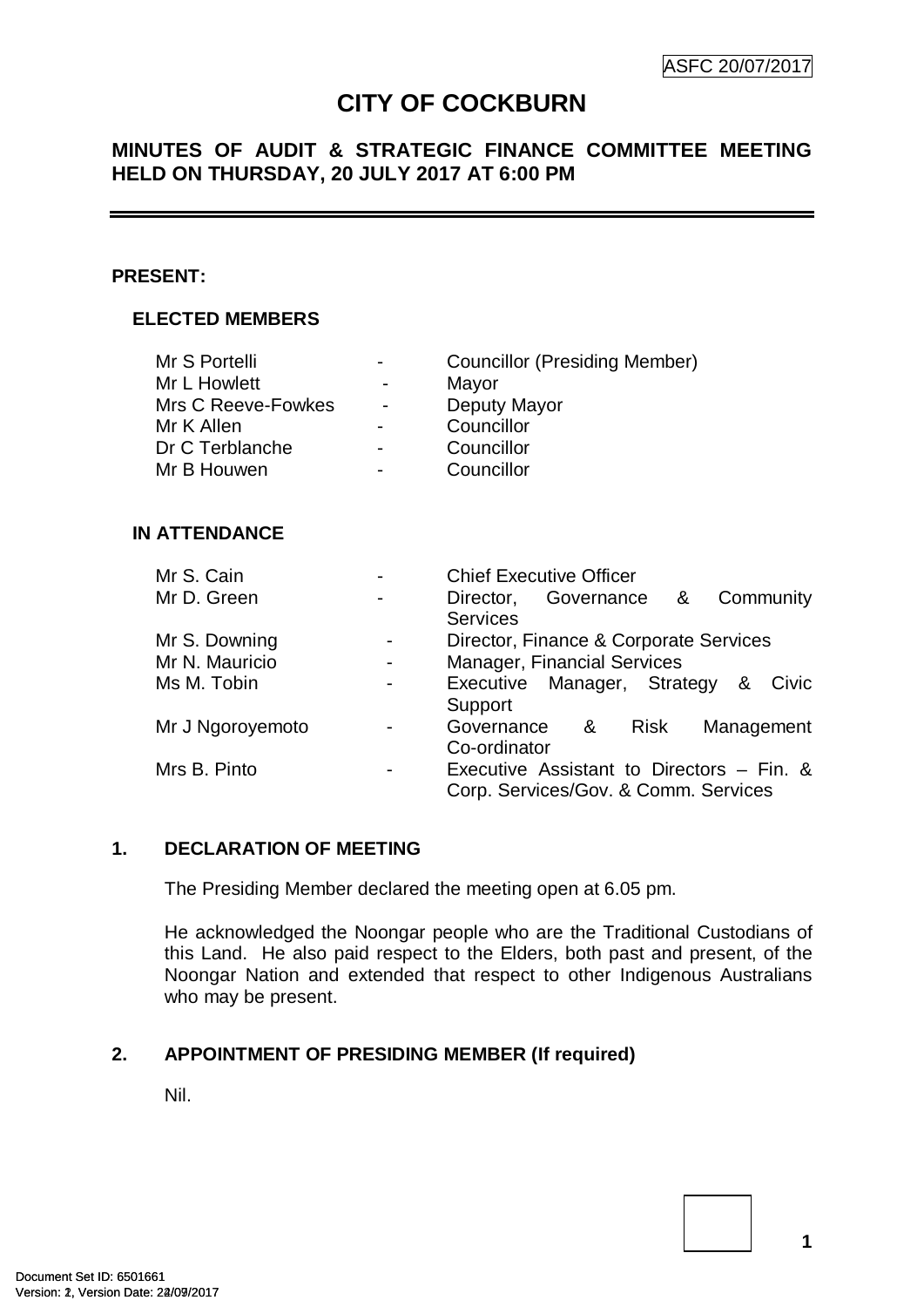## ASFC 20/07/2017

## <span id="page-4-0"></span>**3. DISCLAIMER (Read aloud by Presiding Member)**

Members of the public, who attend Council Meetings, should not act immediately on anything they hear at the Meetings, without first seeking clarification of Council's position. Persons are advised to wait for written advice from the Council prior to taking action on any matter that they may have before Council.

#### <span id="page-4-1"></span>**4. ACKNOWLEDGEMENT OF RECEIPT OF WRITTEN DECLARATIONS OF FINANCIAL INTEREST AND CONFLICT OF INTEREST (BY PRESIDING MEMBER)**

Nil

## <span id="page-4-2"></span>**5. APOLOGIES & LEAVE OF ABSENCE**

Nil

## <span id="page-4-3"></span>**6. PUBLIC QUESTION TIME**

Nil

## <span id="page-4-4"></span>**7. CONFIRMATION OF MINUTES**

## <span id="page-4-5"></span>**7.1 (MINUTE NO 190) (ASFC - 20/7/2017) - MINUTES OF THE AUDIT & STRATEGIC FINANCE COMMITTEE MEETING - 16 MARCH 2017**

## **RECOMMENDATION**

That Committee confirms the Minutes of the Audit and Strategic Finance Committee Meeting held on Thursday, 16 March 2017, as a true and accurate record.

## **COMMITTEE RECOMMENDATION**

MOVED Clr C Terblanche SECONDED Mayor L Howlett that the recommendation be adopted.

**CARRIED 6/0**

## <span id="page-4-6"></span>**8. DEPUTATIONS**

Nil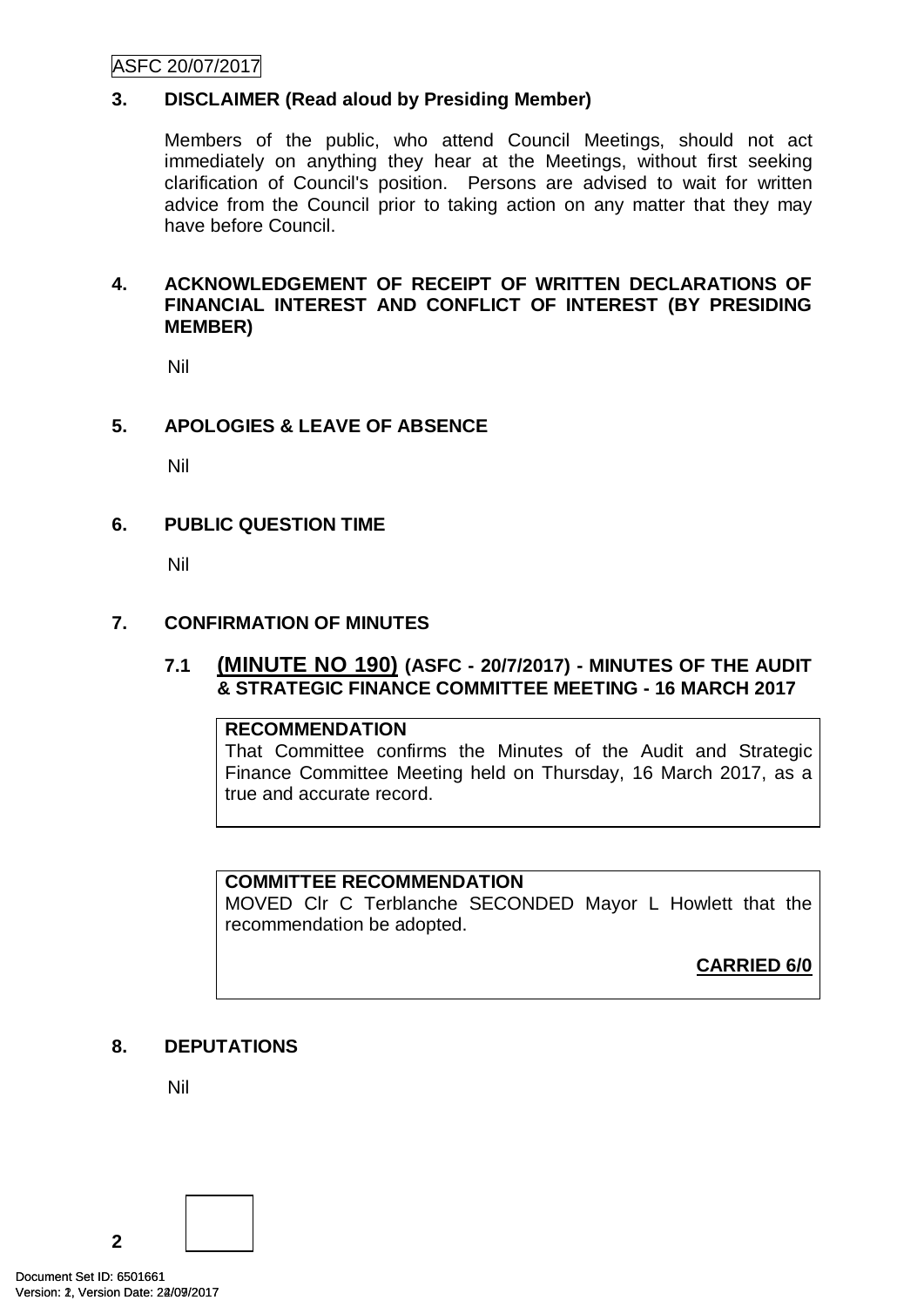#### <span id="page-5-0"></span>**9. PETITIONS**

Nil

<span id="page-5-1"></span>**10. BUSINESS LEFT OVER FROM THE PREVIOUS MEETING (IF ADJOURNED)**

Nil

## <span id="page-5-2"></span>**11. DECLARATION BY ELECTED MEMBERS WHO HAVE NOT GIVEN DUE CONSIDERATION TO MATTERS CONTAINED IN THE BUSINESS PAPER PRESENTED BEFORE THE MEETING**

Nil

#### <span id="page-5-3"></span>**12. COUNCIL MATTERS**

## <span id="page-5-4"></span>**12.1 (MINUTE NO 191) (ASFC - 20/7/2017) - RISK MANAGEMENT INFORMATION REPORT (021/012) (J NGOROYEMOTO)**

#### **RECOMMENDATION**

That Council receive the quarterly report on the Risk Management Program.

#### **COMMITTEE RECOMMENDATION**

MOVED Mayor L Howlett SECONDED Clr C Terblanche that the recommendation be adopted.

**CARRIED 6/0**

## **COUNCIL DECISION**

## **Background**

The City's Risk Program, is committed to a culture of risk management, to ensuring that sound risk management practices and procedures are fully integrated into its strategic and operational processes and day to day business practices.

The City is progressing in implementing the Risk Program, and this report provides an update on the key milestones achieved over the

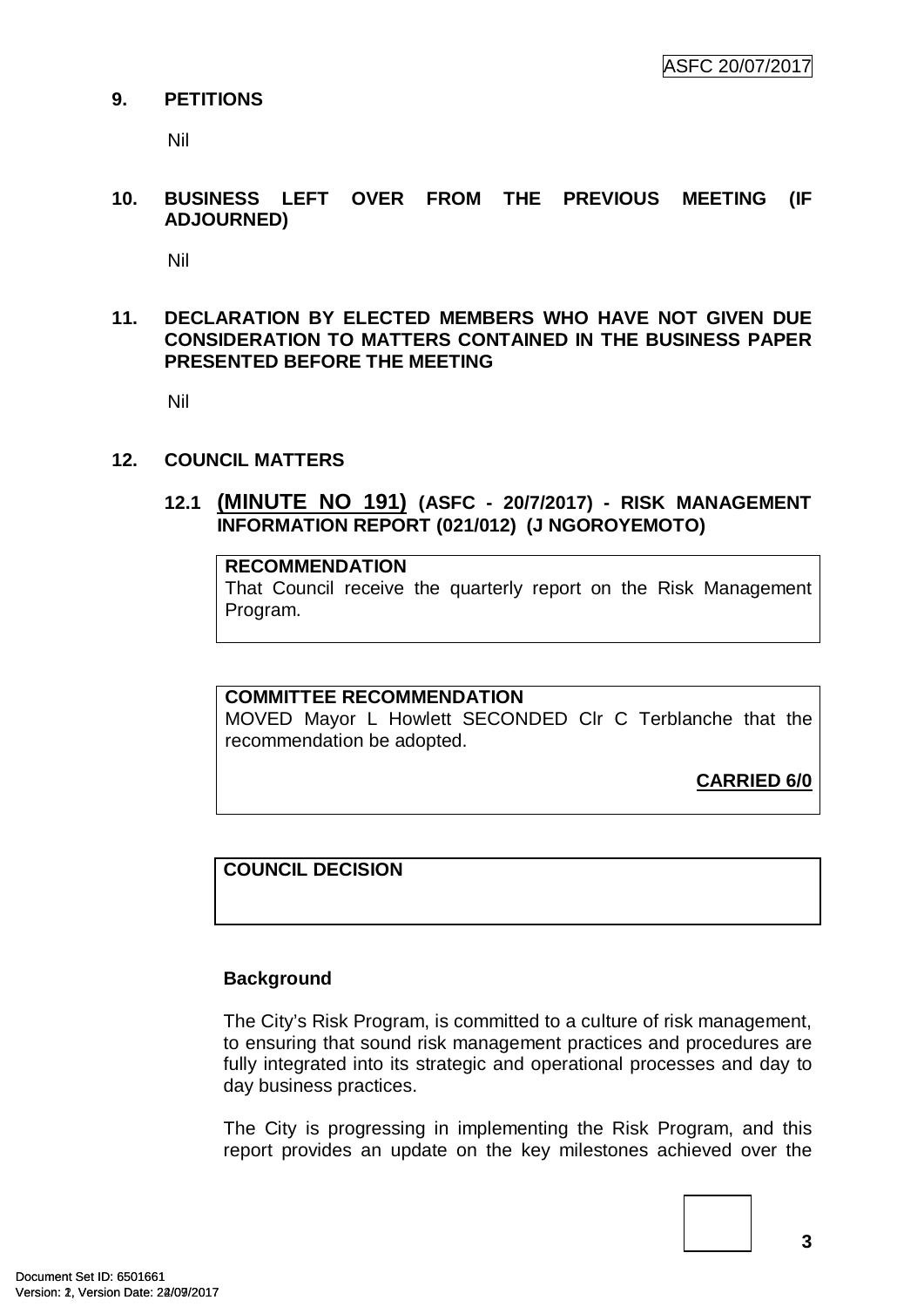past 4 months since the last information report was submitted to the Audit Committee.

The purpose of this report is to provide an overview of the current and planned risk management activities by the City of Cockburn, incorporating the Status of the City Business Continuity Management Program.

## **Submission**

N/A

# **Report**

This Risk Report covers the months of April to July 2017 and outlines the risk and business continuity management activities undertaken during these months.

Risk Management Program;

## Update on High and Extreme Risks

As at 5<sup>th</sup> of July 2017, 25 Strategic Risks and 205 Operational risks currently sit on the City's Risk Registers.

- No **EXTREME** risks
- 6 **HIGH** risks
- 16 **SUBSTANTIAL** risks
- 131 **MODERATE** risks
- 77 **LOW** risks

These risks are monitored and reviewed in priority of the risk rating level as per the City of Cockburn risk treatment levels. Updates on the identified HIGH/EXTREME risks are detailed below:

| <b>Risk</b><br>ID | <b>Risk Statement</b>                                                                | <b>Existing Controls</b>                                                                                                                                                                                                                                                              | <b>Risk</b><br>Rating |
|-------------------|--------------------------------------------------------------------------------------|---------------------------------------------------------------------------------------------------------------------------------------------------------------------------------------------------------------------------------------------------------------------------------------|-----------------------|
| 252               | Bush Fire: Fail to<br>adequately<br>manage<br>bush fire risk exposure<br>within City | Management<br>Emergency<br>Arrangements<br>Interagency<br>engagement (DFES and DPaW)<br>Bushfire Risk Management Plan and<br>fuel load register. An additional<br>employee is to be engaged in 2017<br>whose specific task will relate to<br>Bushfire Mitigation within the District. | High                  |

## *Comment*

Currently trialling a new concept of rural inspections by a Bushfire Risk Assessment Officer, as opposed to a member of the Rangers team. The trial has improved compliance and land owners understanding of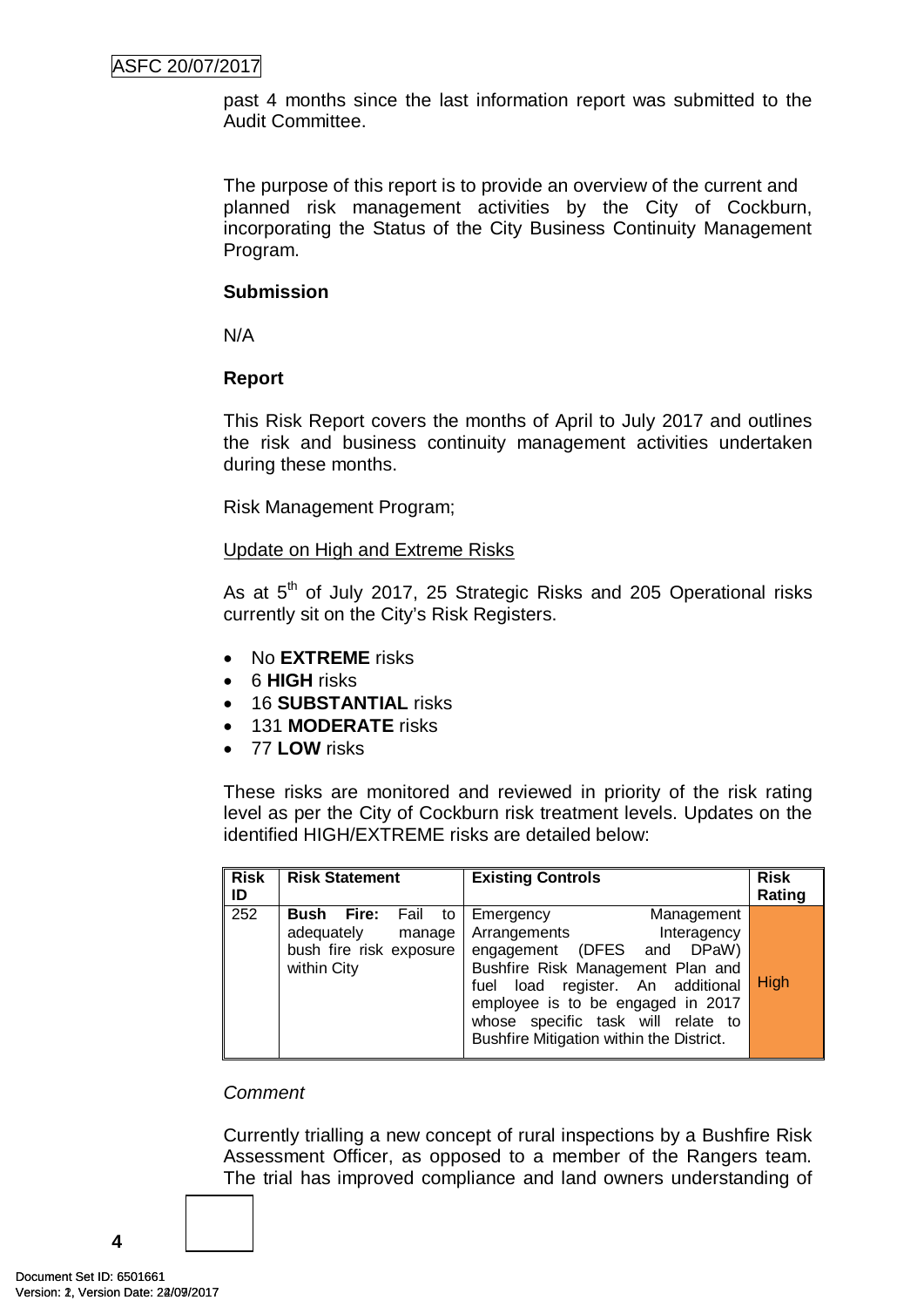fire prevention. To date, the Assessment Officer has issued 230 infringements, up 183 percent between for the period of 1 November to 18 January.

| <b>Risk</b><br>ID | <b>Risk Statement</b>                                                                                                                                    | <b>Existing Controls</b>                                                                            | <b>Risk</b><br>Rating |
|-------------------|----------------------------------------------------------------------------------------------------------------------------------------------------------|-----------------------------------------------------------------------------------------------------|-----------------------|
| 264               | Management:  <br><b>Project</b><br>consistently<br>Fail to<br>project<br>apply<br>management<br>methodology<br>and<br>implementation to City<br>projects | Project management tools<br>Staff<br>training Cross functional meetings<br>Long term financial plan | <b>High</b>           |

## *Comment*

The City is implementing a project management system to minimise the risk highlighted above. The City to date has implemented a capital budgeting module which is part of the overall project management methodology for capital expenditure projects. The need however is to have a consistent approach to project management across all business units of the City.

| <b>Risk</b><br>ID | <b>Risk Statement</b>                                                                           | <b>Existing Controls</b>                                                                      | <b>Risk</b><br>Rating |
|-------------------|-------------------------------------------------------------------------------------------------|-----------------------------------------------------------------------------------------------|-----------------------|
| 265               | <b>Records</b><br>Management:<br>Inconsistently<br>applied<br>management<br>record<br>practices | policy<br>and<br>Record<br>management<br>Dedicated<br>Training<br>guidelines<br>resources ECM | High                  |

## *Comment*

Continuing education is being undertaken to reinforce the requirements of all staff to record documentation in the City's record management system, so as to comply with the state Records Act. A knowledge management project has been initiated to support current efforts and ensure the records management system is being consistently used across the organisation to store the City's corporate information.

| <b>Risk</b><br>ID | <b>Risk Statement</b>                                                                                                           | <b>Existing Controls</b>                                                                                                                                                                                                                                                                                                                                 | <b>Risk</b><br>Rating |
|-------------------|---------------------------------------------------------------------------------------------------------------------------------|----------------------------------------------------------------------------------------------------------------------------------------------------------------------------------------------------------------------------------------------------------------------------------------------------------------------------------------------------------|-----------------------|
| $\overline{254}$  | <b>Community</b><br>Led<br>Reform:<br>Reignited<br>local<br>government structural<br>reform agenda from<br>community initiation | Community engagement strategy and<br>framework Annual community<br>Customer<br>perceptions survey<br>satisfaction survey Integrated planning<br>framework Support for community<br>groups \$50 000 was directed towards<br>response to the community initiated<br>proposal seeking to transfer Hamilton<br>Hill and North Coogee to City of<br>Fremantle | High                  |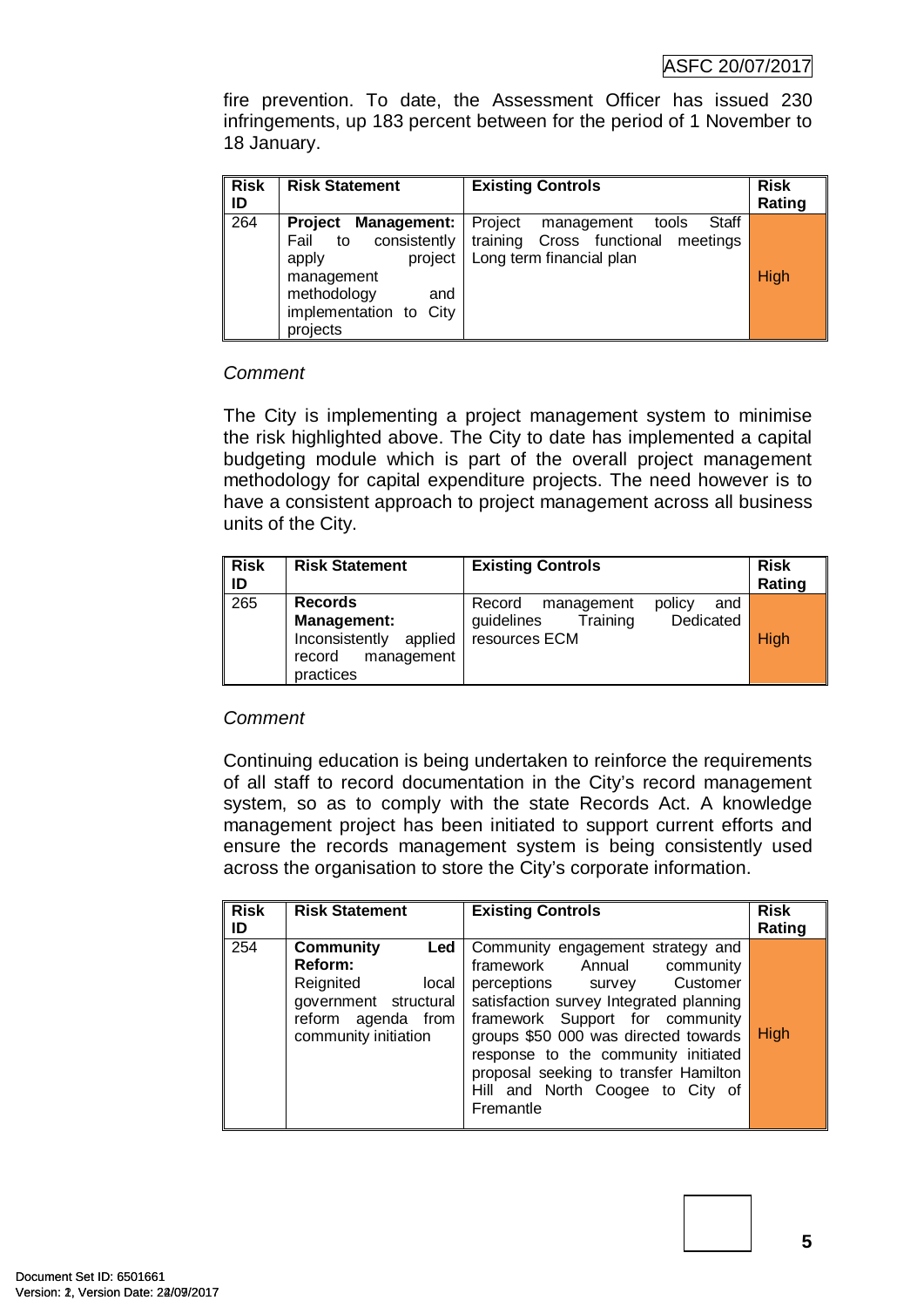## *Comment*

The LGAB resolved in late 2016 to advise the Minister for Local Government to reject the proposed boundary change with Fremantle. Strong community support had been demonstrated for the City's boundaries to remain intact, which was noted by the LGAB. With this issue now complete and none of the City's neighbours seeking to reignite debate, it is most unlikely there will be further boundary adjustment proposals in the near future. The issue of boundary review is also not being pursued by the new State Government. As such, the level of risk is recommended to reduce to 'low' for the foreseeable future.

| <b>Risk</b><br>ID | <b>Risk Statement</b>                                                                                                                                               | <b>Existing Controls</b>                                                                                                                                                                                                                                                                                                                                                                                                                                          | <b>Risk</b><br>Rating |
|-------------------|---------------------------------------------------------------------------------------------------------------------------------------------------------------------|-------------------------------------------------------------------------------------------------------------------------------------------------------------------------------------------------------------------------------------------------------------------------------------------------------------------------------------------------------------------------------------------------------------------------------------------------------------------|-----------------------|
| 155               | <b>Community Services</b><br><b>Major Projects:</b><br>Failure to coordinate<br><b>Community Services</b><br>major projects on<br>behalf of the City of<br>Cockburn | Contract independent specialist<br>consultants, project control group,<br>project working group, committees,<br>Council reference group, consulting<br>teams/meetings, financial monitoring,<br>extensive project program, monthly<br>progress reports, Risk management<br>Plans. A Project Portfolio Management<br>system is to be implemented to<br>provide a consistent format for the<br>delivery of large capital works Projects<br>across the organisation. | High                  |

## *Comment*

Cockburn Aquatic Recreation Centre was handed over to the City and is now in operation, currently finalising the geothermal. Final testing of the geothermal is in progress. Construction of the new Hockey and Community Facilities on Lakeland Reserve has started with the legal agreements to be prepared and the concept design developed. Concept design for new Recreation and Community facilities on Frankland Reserve has been completed. The City has developed project governance framework and undertook an audit on project management and has initiated a project for implementation of a project management technical solution which will further mitigate the risk associated with the management of Community services major projects.

| <b>Risk</b><br>ID | <b>Risk Statement</b>                                                                                                            | <b>Existing Controls</b>                                                                                                                       | <b>Risk</b><br>Rating |
|-------------------|----------------------------------------------------------------------------------------------------------------------------------|------------------------------------------------------------------------------------------------------------------------------------------------|-----------------------|
| 255               | <b>Water Availability:</b><br>Reducing water<br>availability to irrigate<br>City and maintain<br>service delivery and<br>amenity | Water Management Plan<br>Adapt landscaping Plans<br><b>Water Recharge Options</b><br>Community education<br><b>CCAP, Water Operating Plans</b> | High                  |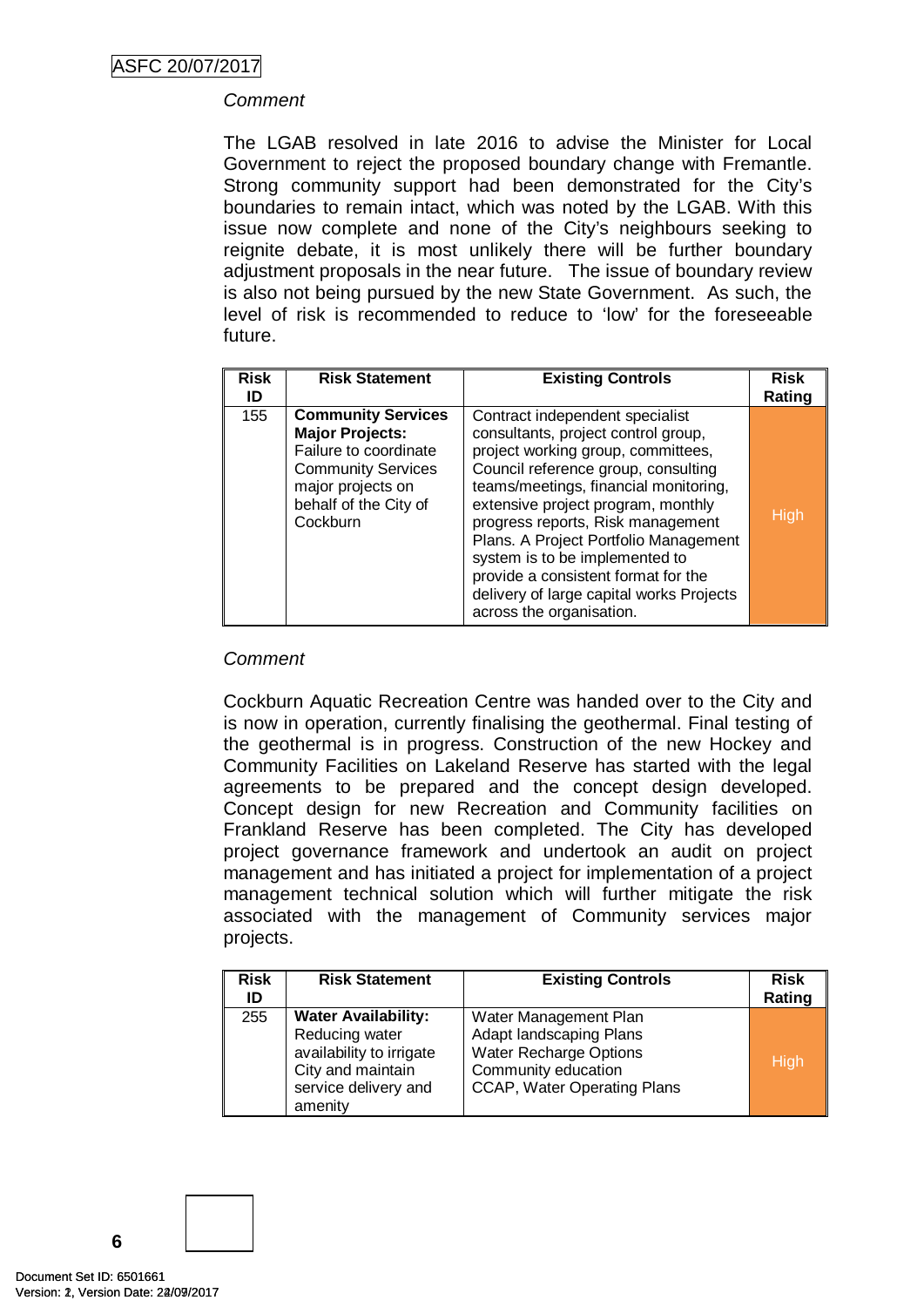#### *Comment*

The City continues to prioritise current water resources through the implementation of the Water Conservation Plan and Local Water Action Plan. Investigation continues with the Department of Water on Managed Aquifer Recharge projects and redistribution of abstracted groundwater for the future golf course and development along the Cockburn Coast. Liaison with the Department of Water will continue on water availability from recycled water for POS irrigation through the DOW South West subregion.

#### Risk Profile

All of the City's risk information is continuously reviewed by the risk owners in RMSS. The distribution of risk ratings for both strategic and operational risks throughout the organisation is shown in the following risk matrix and pie chart. The pie chart demonstrates the overall image of the City's risk categorised into Low, Medium, Substantial, High and Extreme risks. The City is proactively managing its risks with only no Extreme risk identified and only 2.30% rated as High. The distribution of the risk ratings is likely going to change as the City transitions through the Risk Maturity Road Map and continues to review all operational and strategic risks.





**Figure 2**: Risk Matrix - This matrix maps out the distribution of risks within the City's Risk Matrix.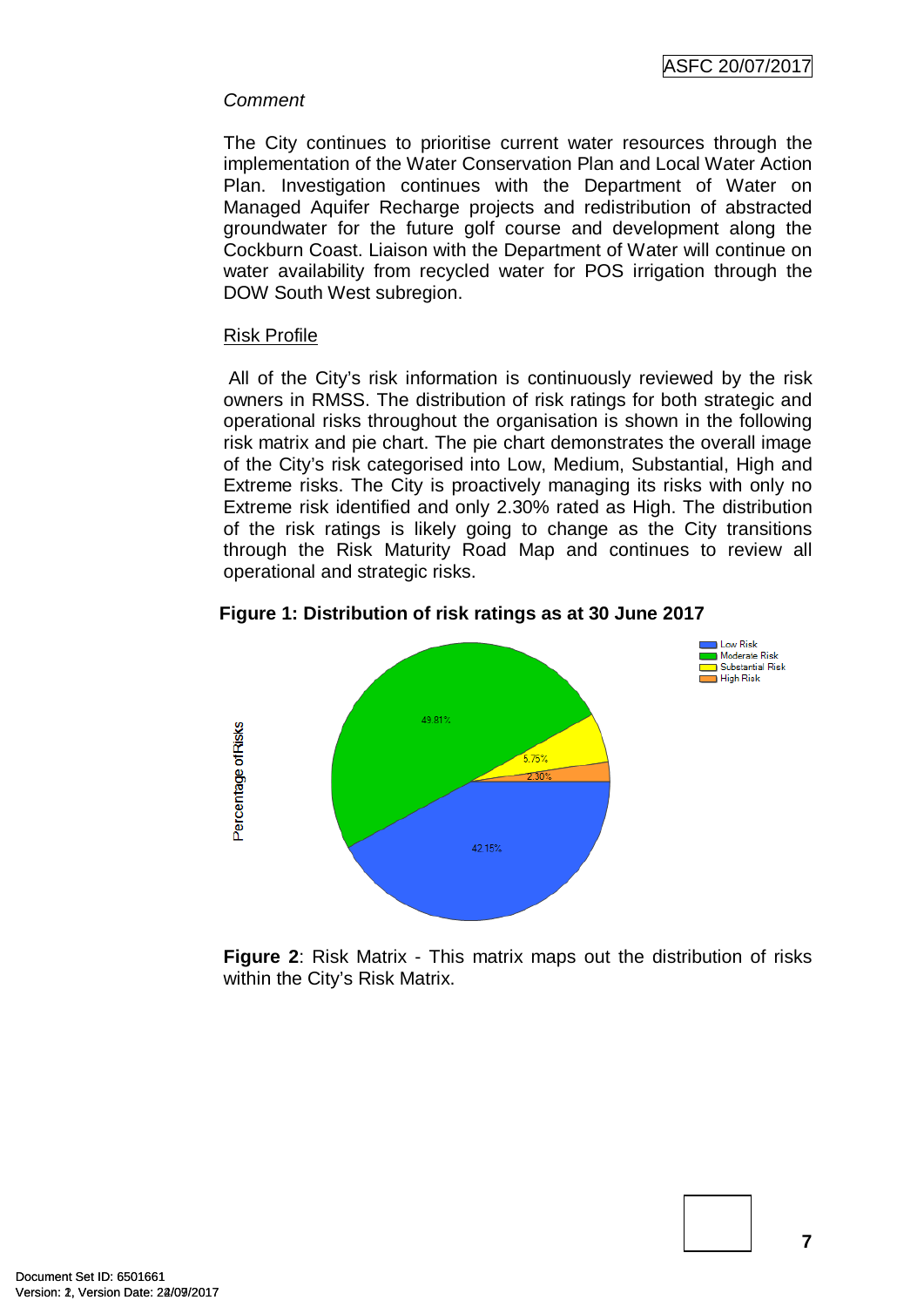

| E | Extreme     | Significant impact making it unlikely for the organisation to achieve<br>its objectives. Capability of the organisationRisk Treatment:<br>Eliminated. Requires treatment to eliminate risk. Formal<br>assessment and action plan prepared.           |
|---|-------------|------------------------------------------------------------------------------------------------------------------------------------------------------------------------------------------------------------------------------------------------------|
| н | High        | Significant impact making it difficult for organisation to achieve<br>objectives . Will diminish capability of organisation. Risk Treatment:<br>mitigate. Risk requires treatment to mitigate impact. Formal<br>assessment and action plan prepared. |
| S | Substantial | Will Impact on the ability of organisation to achieve objectives or will<br>diminish capability. Risk Treatment: Accepted with detailed review<br>and assessment. Action Plan prepared.                                                              |
| M | Moderate    | May Impact on the ability of organisation to achieve objectives or<br>may diminish capability. Risk Treatment: Accepted with review.                                                                                                                 |
|   | Low         | Little or no impact on the achievement of objectives or<br>capabilityRisk Treatment: Accepted without detailed review.                                                                                                                               |

Generated On: Wednesday, 05 July 2017 12:10:11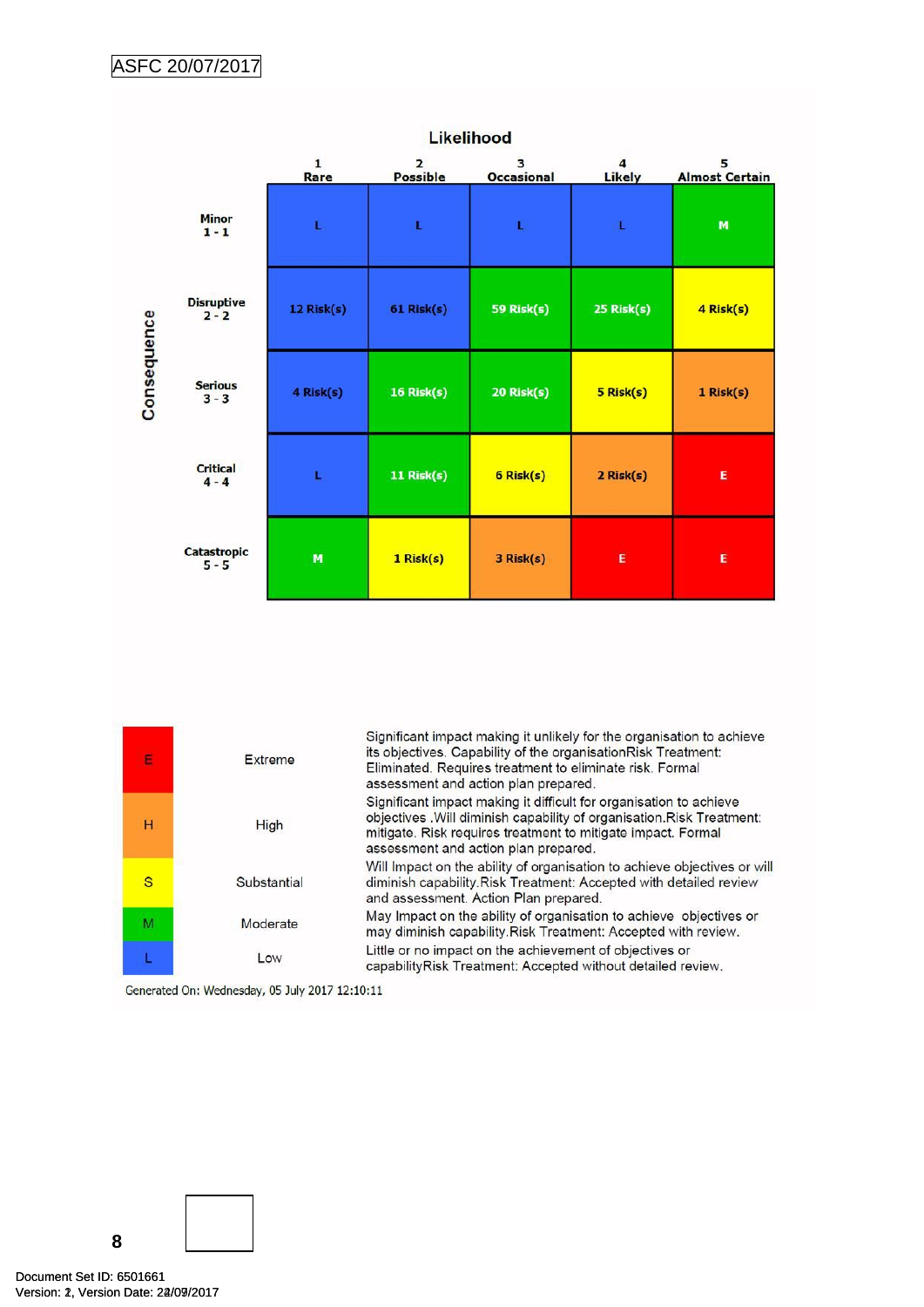The City's Business Continuity Management Program:

#### Business Continuity Plan Test

As part of its on-going commitment to enhance and improve its incident management and business continuity capabilities, the City of Cockburn conducted an exercise to validate and rehearse its Business Continuity Plan (BCP) on 28th March 2017. Riskwest facilitated the Business Continuity Scenario, with the Crisis Team lead by the Chief Executive Officer to test the City's Business Continuity Plan (BCP) and Crisis Management capabilities. This exercise achieved the following key outcomes;

- 1. To validate the completeness and accuracy of the BCP
- 2. To provide an opportunity for Crisis Management Team (CMT) to rehearse the process for activating the BCP and mobilising to the recovery location
- 3. To validate the adequacy of the recovery site to support the CMT
- 4. To identify any shortcomings in business continuity arrangements, and identify opportunities for improvement

This exercise was facilitated through a workshop with the scenario incorporating a major disruption to council operations. The exercise was conducted in 2 phases:

- Phase  $1$  notification and activation of the CMT outside office hours, and mobilisation of the CMT to the recovery site at the Youth **Centre**
- Phase  $2$  when the CMT was at the recovery site, the exercise was conducted using table top approach. The table top exercise ran in compressed time over 3 segments as follows:
	- Segment 1 Immediate response: upon activation of the CMT
	- Segment 2 On-going response: dealing with emerging issues
	- Segment  $3 -$  Recovery: dealing with the aftermath of the crisis

In each segment the CMT discussed the actions that must be carried out to address the issues presented in the scenario and injects, assign responsibilities, maintain incident logs and where required, carry out specific tasks. A hot debrief was carried out immediately after the exercise to identify lessoned learned, areas for improvement and next steps.

Within the limitations and confines of a table top exercise, members of CMT who participated in the exercise demonstrated competence in applying the principles and procedures outlined in the BCP. Good leadership was demonstrated by the CMT Leader in keeping the team engaged and focused on resolving the issues presented. Team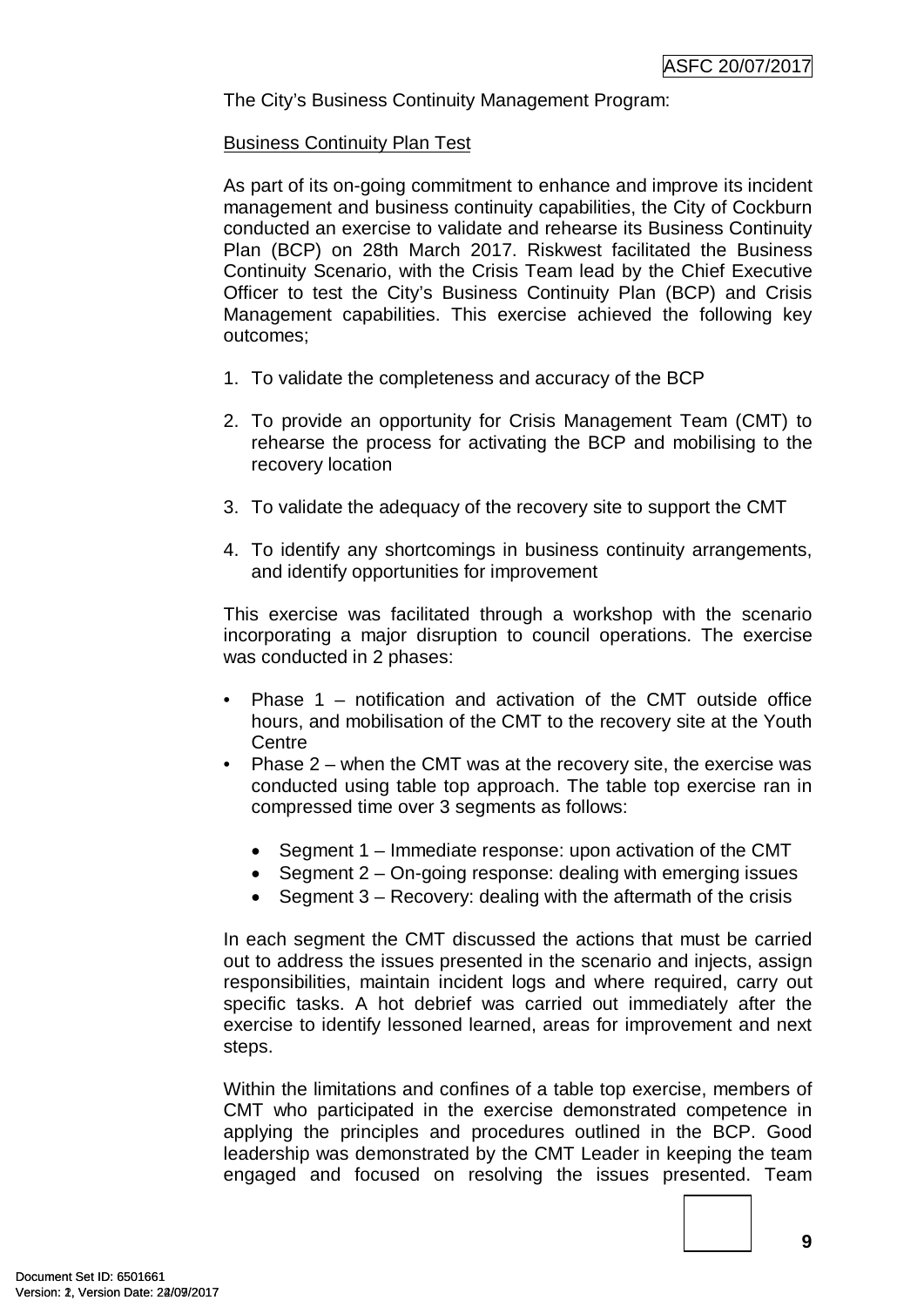members demonstrated cohesive team work and discipline in working under tight time constraints and demanding conditions. There was no evidence from the exercise to suggest that the team will not be able to effectively execute the BCP in an actual crisis.

There were slight gaps identified within the plan in relation to the plan activation, communication and information management, decision making, and human resources management during times of Crisis. The City will develop tools to quickly notify and communicate with employees in a crisis, in order to improve coordination and information sharing. Working from home was identified by most business units as a viable strategy during the exercise, therefore the City will review the work from home strategy to ensure technical and operational capabilities of the policy.

In response to the above findings the City has developed and is currently finalising the Crisis Management Plan with Incident escalation protocols. The Crisis Communications Plan will provide effective communications, clear roles and responsibilities, good information management, and well-rehearsed decision making process.

In addition the City is also currently reviewing, and testing the Information Services Disaster Recovery Plan, to ensure that all Information Technology recovery strategies are reliable and effective. Phase 2 of this project will see the review and development of a Records Management Disaster recovery Plan.

Key outcomes from the exercise will also drive the following business continuity initiatives in the next two financial years;

- i. Development of location specific business continuity plans, for the City's buildings and precinct.
- ii. Develop processes and protocols for notifying and communicating emergency messages in a crisis situation
- iii. Review of the Working from Home Policy
- iv. Development of a Critical Incident Plan

## Insights and moving forward:

As the City continues to implement and embed risk management through its Risk Program, it will continue to focus on the following key areas and current initiatives:

I. A review the City's risk registers, by conducting annual risk controls reviews. The main objective of the control reviews is to ensure that City of Cockburn can not only identify its risks, but also have confidence that key risks have adequate controls in place and that these controls are adequate. A fully functioning and transparent risk management program ensures that Council is aware of its risks, and will have the means to develop instructive and practical

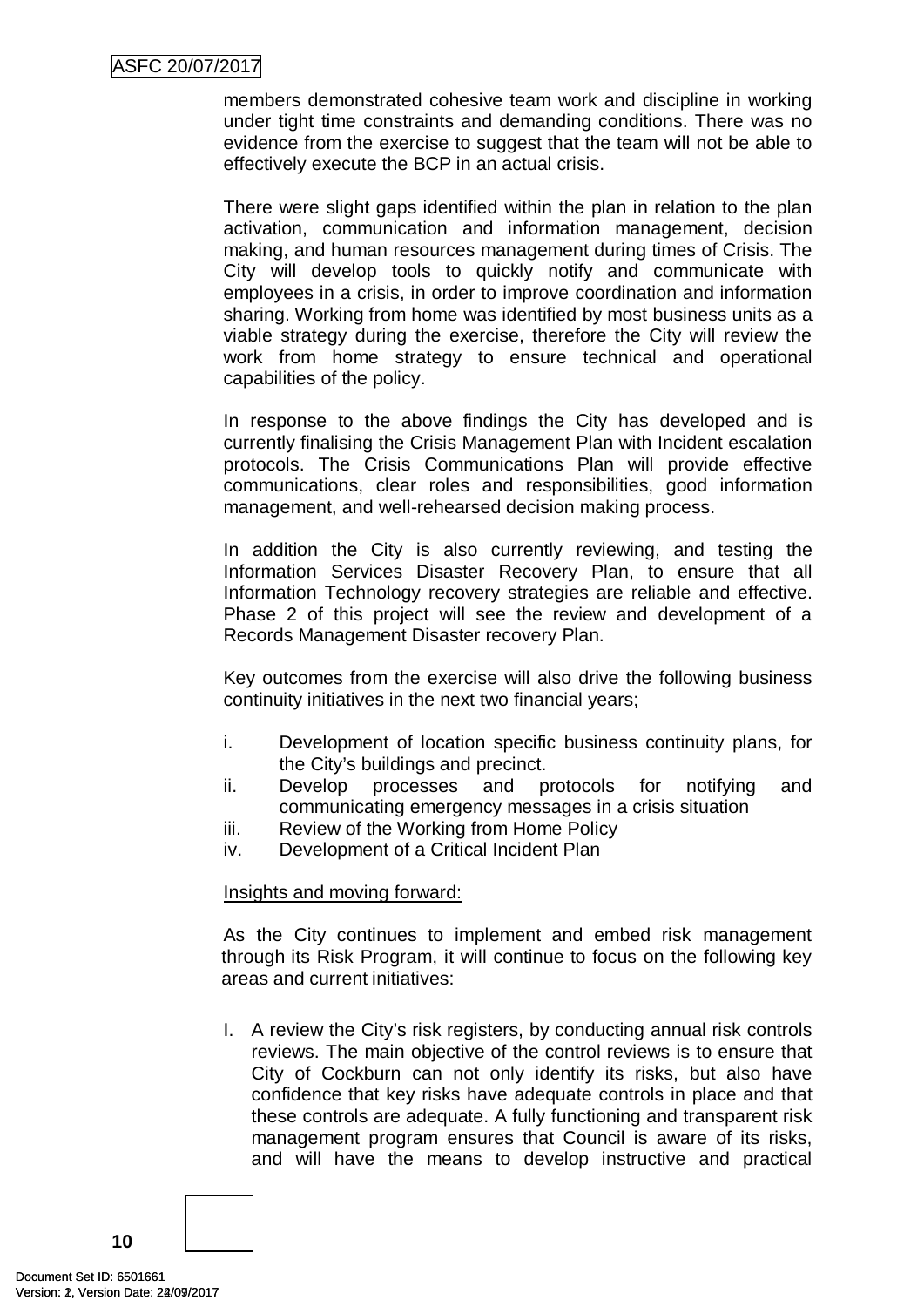mitigation strategies, and monitor the status and the validity of all existing controls

- II. A review of the Risk Management Framework, focusing on consolidating the Enterprise Risk Policy and the Business Continuity Policy, and reviewing the Risk Management Strategy document and alignment with Project Risk Management Framework.
- III. Development of Location Specific Based Business Continuity Plans in 2017-2019 Financial Years (Business Impact Analysis, Identify Response Options, Develop Response Plans, Train Exercise and Maintain).
- IV. Continue working with all business units to implement robust processes for embedding risk management and provision of risk management training for officers to improve the City's risk culture and commitment, and development of a risk management training program.

## **Strategic Plan/Policy Implications**

## **Leading & Listening**

• Deliver sustainable governance through transparent and robust policy and processes

## **Budget/Financial Implications**

Budget allocation for external consultants to develop location based business continuity plans will need to be included in the next two financial years.

# **Legal Implications**

N/A

## **Community Consultation**

N/A

## **Risk Management Implications**

There are no risks associated with adopting the recommendation. However presentation of this report provides assurance that the City is actively monitoring and reviewing its risks and mitigating risks in accordance with the City's risk appetite.

# **Attachment(s)**

N/A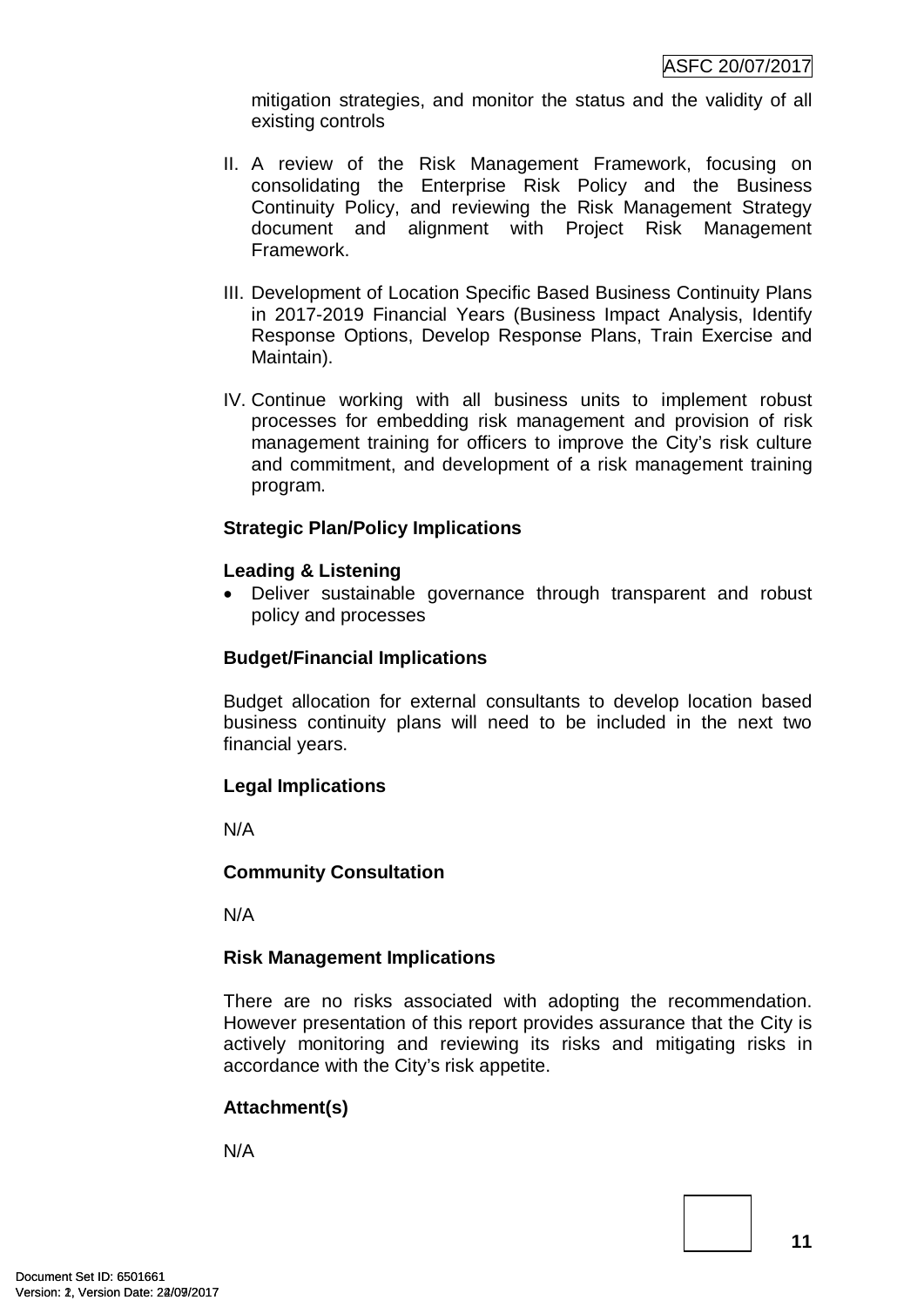# **Advice to Proponent(s)/Submissioners**

N/A

**Implications of Section 3.18(3) Local Government Act, 1995**

Nil.

<span id="page-14-0"></span>**12.2 (MINUTE NO 192) (ASFC - 20/7/2017) - RELATED PARTY DISCLOSURES (091/001) (S DOWNING) (ATTACH)**

# **RECOMMENDATION**

That Council

- (1) receive the report; and
- (2) prepare a Policy on Related Party Disclosures for consideration at the next Delegated Authorities, Policies and Position Statements Committee Meeting.

# **COMMITTEE RECOMMENDATION**

MOVED Mayor L Howlett SECONDED Deputy Mayor C Reeve-Fowkes that the recommendation be adopted.

**CARRIED 6/0**

# **COUNCIL DECISION**

# **Background**

Effective for the reporting period on or after 1 July 2016, all local governments in WA including the City of Cockburn must disclose certain related party relationships and related party transactions together with information associated with those transactions in its annual financial report in order to comply with Australian Accounting Standard AASB 124 Related Party Disclosures.

This is a requirement specified by the Australian Accounting Standards and is different from the Disclosure of Interest and Gift and Travel Disclosure requirements that are imposed under the Local Government Act 1995 and associated Regulations.

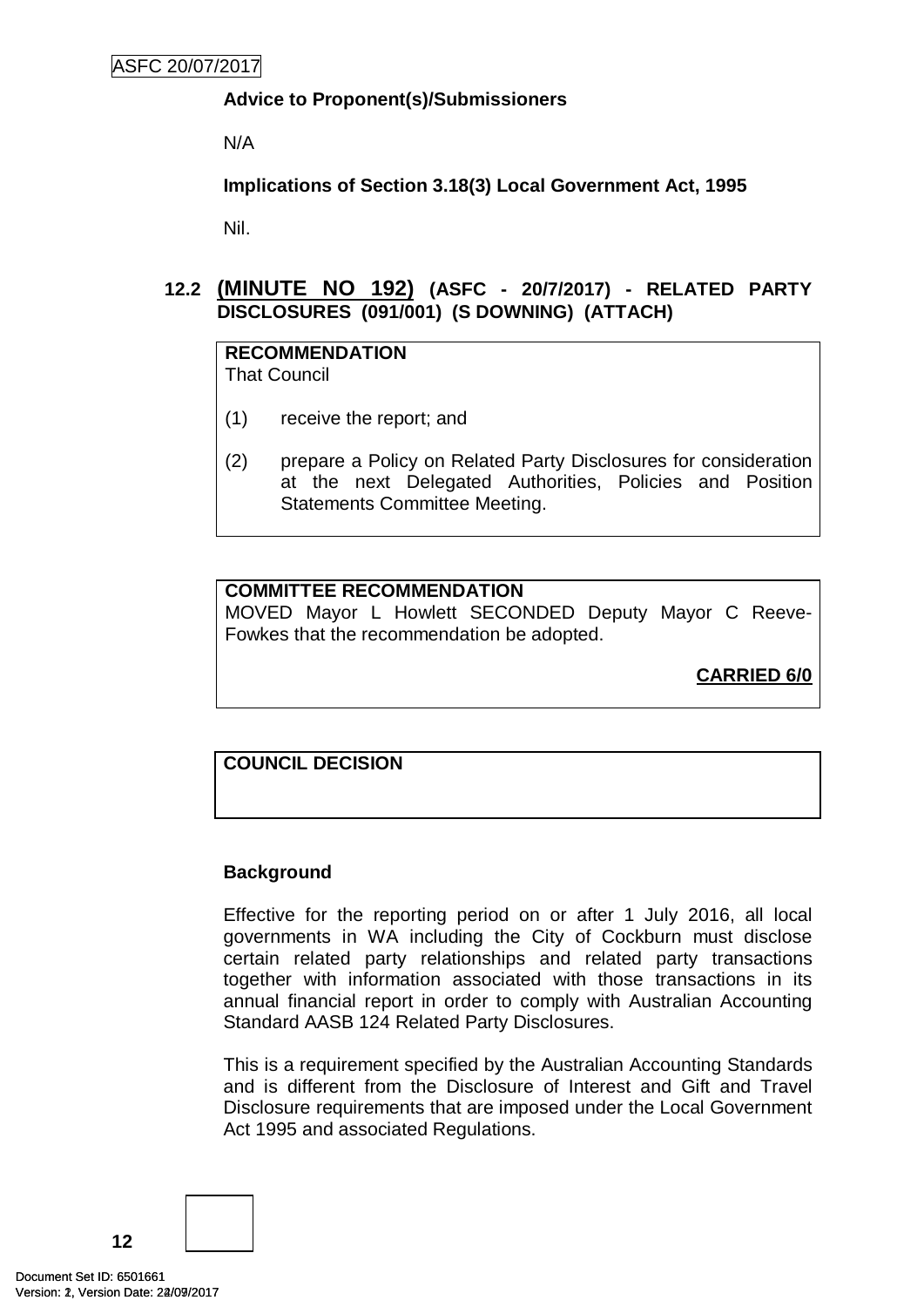## **Submission**

N/A

## **Report**

The objective of the new Accounting standard is to ensure that local government financial statements contain the disclosures necessary to draw attention to the possibility that its financial position may have been affected by the existence of related parties and by the transaction and outstanding balances, including commitments, with such related parties.

The definition or entity that is related to Council as defined in AASB 124. It is important the each Council considers how the standard will apply to itself. Attention is directed to the substance of the relationship and not merely the legal one. Some related parties the City of Cockburn can have are noted below:

- Entities related to council (that is, an entity set up, controlled or is significantly influenced by Council such a regional council and regional subsidiaries.
- Key Management Personnel (KMP) of Council that is the Mayor. Elected members, CEO and/or Directors
- Close family members of KMP;
- Entities that are controlled or jointly controlled by KMP or their close family members (JVs, companies sporting clubs).

Entities related to Council is an entity controlled or jointly controlled by Council or over which council has significant influence. This is where there is power to participate in the financial and operating policy decisions of the entity but not control or joint control. It is likely that regional councils or subsidiaries will meet the definition of a related entity.

Key Management Personnel (KMP), close family members of KMP and entities that are related to KMP or their close family members are related parties. It is likely that mayors, elected members, CEO, directors are KMP. Close family members or KMP are those family members who may be expected to influence or be influenced by the KMP in their dealing with the Council.

AASB 124 contains a number of disclosure requirements to enable users of financial statements to understand the potential effect of the relationship on the financial statement. The key ones are as follows:

- 1. KMP Compensation in aggregate and for each of the following categories:
	- a. Short term employee benefits (pay/siting fees/allowances)
	- b. Post term benefits (superannuation)
	- c. Other long term benefits (long service leave)
	- d. Termination benefits (separation not normally applicable)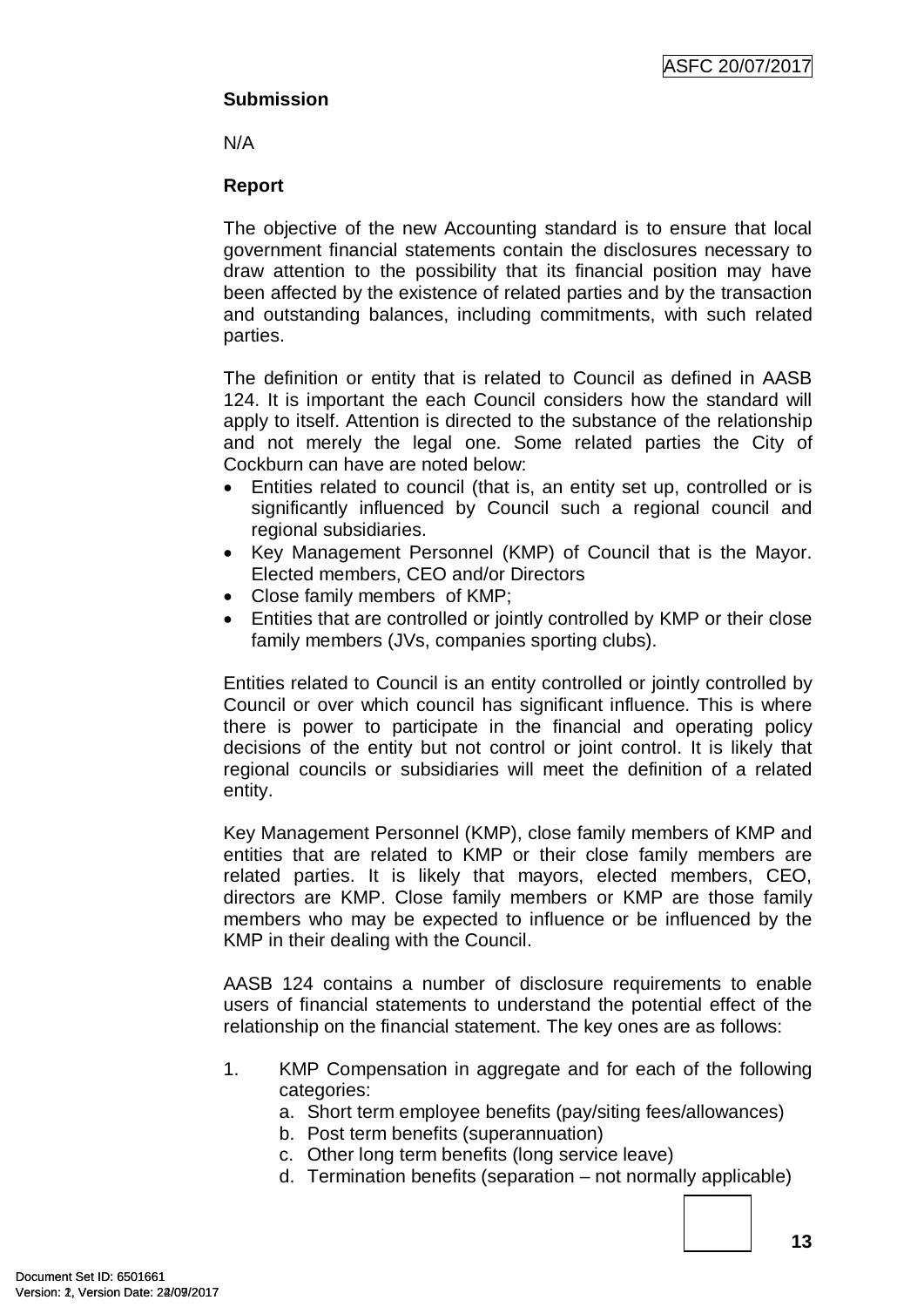- 2. Relationships between council and its subsidiaries, irrespective of whether there have been transactions between them.
- 3. Amounts incurred by Council for the provision of KMP services that are provided by a separate management entity.
- 4. Where related party transactions have occurred:
	- a. The nature of the related part relationship
	- b. Information about the transaction, outstanding balances and commitments including terms and conditions
- 5. Separate disclosures for each category of related party. In respect of 4 (b) above, the types of transactions disclosed can include:
	- a. Purchase/sale and lease of goods, property and other assets
	- b. Rendering or receiving of goods, services, property and other assets
	- c. Guarantees given or received
	- d. Commitments
	- e. Loans and settlements of liabilities
	- f. Expenses recognised during the period in respect of bad debts
	- g. Provisions for doubtful debts relating outstanding balances

The financial statements are not required to provide comparisons for the first year.

Council may exclude Ordinary Citizen Transactions (OCT) on the basis that they are the same as ordinary citizens transact with Council. These include:

- Use of Council facilities eg Cockburn ARC
- Fines on normal terms and conditions
- Paying rates and council fees and charges on normal terms and conditions.

As such a draft policy will be prepared for consideration at the next DAPPS meeting. As the implementation of this Accounting Standard will apply to the preparation of the 2016-17 annual financial statements for the City a draft has been prepared for consideration of the members of the Committee. It will cover the following:

- The need to establish a system/relevant controlling mechanism. The system should identify, entities related to Council, KMPs, Close family members of KMPs and their related entities
- Need to identify ordinary citizen transactions
- Identify related party transactions
- Need to assess materiality
- Make the relevant disclosure for KMPs.

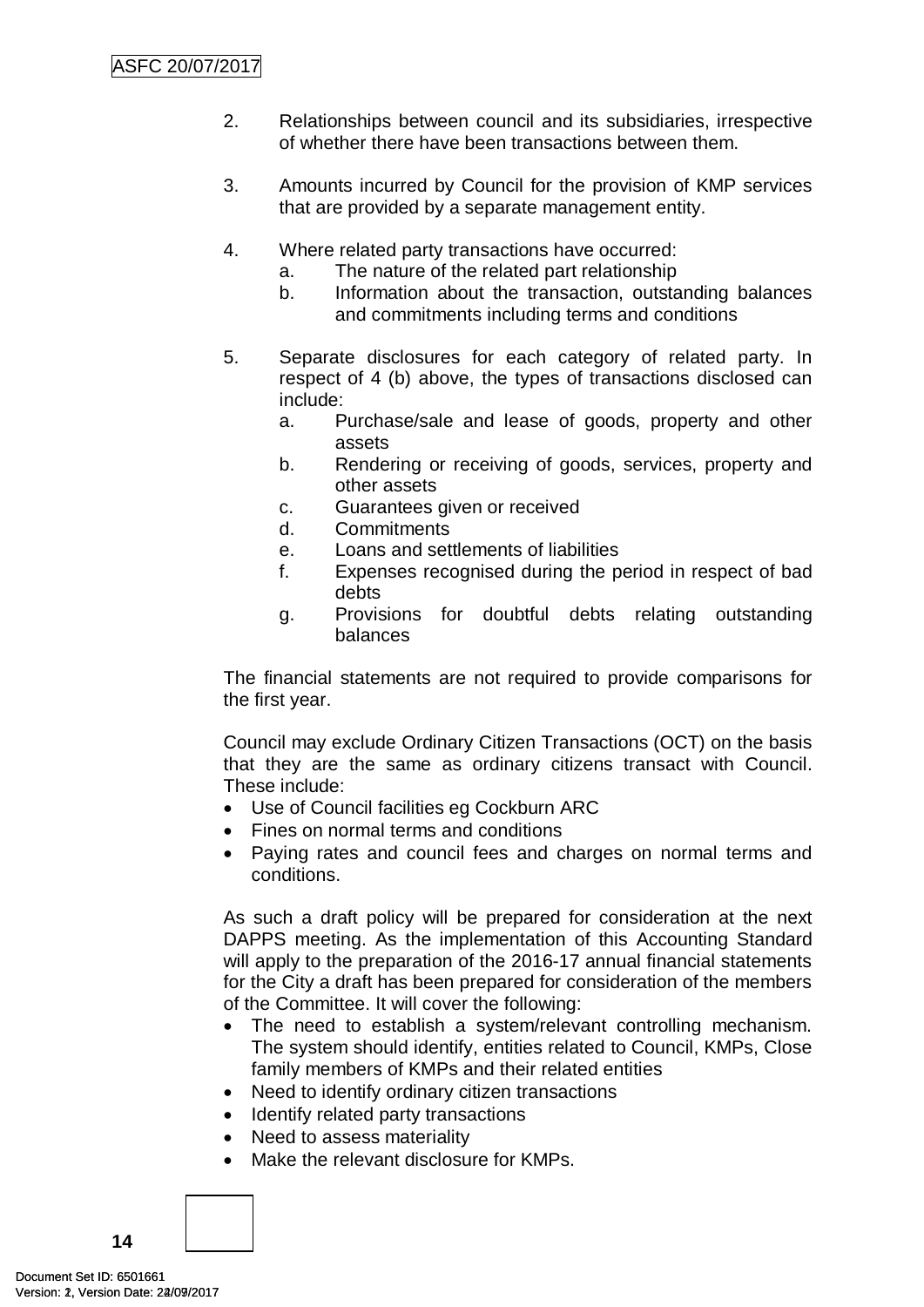# **Strategic Plan/Policy Implications**

## **Leading & Listening**

- Deliver sustainable governance through transparent and robust policy and processes
- Ensure sound long term financial management and deliver value for money

## **Budget/Financial Implications**

N/A

## **Legal Implications**

N/A

## **Community Consultation**

N/A

## **Risk Management Implications**

Non-adoption of the Related Party Disclosures will put Council in breach of Australian Accounting Standards and will ensure the annual financial statements are qualified by the external auditors.

# **Attachment(s)**

- 1. Copy of Department of Local Government explanatory note Related Party Disclosures
- 2. Copy of WALGA's explanatory note Related Party Disclosures
- 3. Draft Policy Related Party Disclosures

# **Advice to Proponent(s)/Submissioners**

N/A

# **Implications of Section 3.18(3) Local Government Act, 1995**

Nil.

# <span id="page-17-0"></span>**13. PLANNING & DEVELOPMENT DIVISION ISSUES**

Nil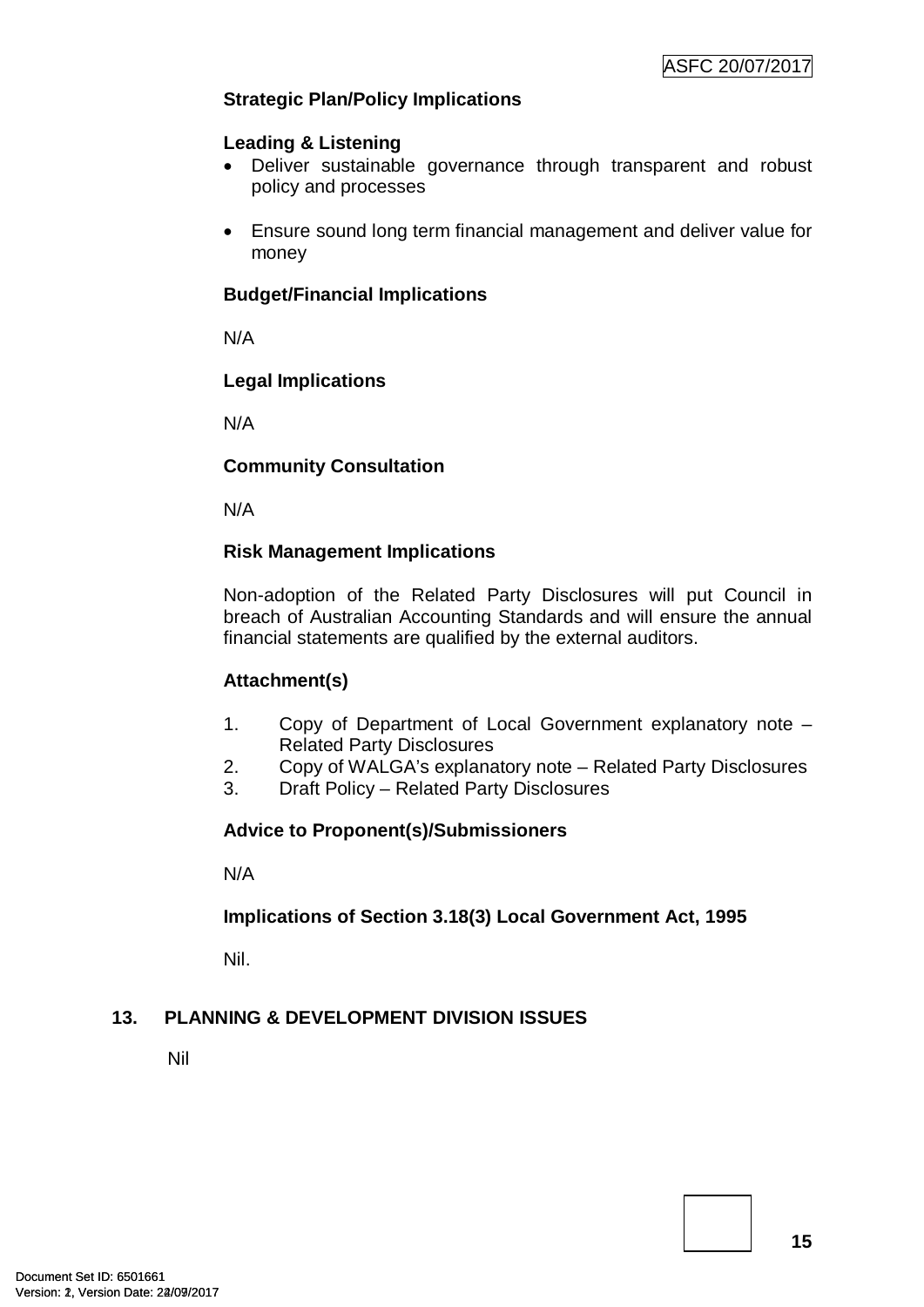# <span id="page-18-0"></span>**14. FINANCE & CORPORATE SERVICES DIVISION ISSUES**

## <span id="page-18-1"></span>**14.1 (MINUTE NO 193) (ASFC - 20/7/2017) - ANNUAL DEBTS WRITE-OFF (069/002) (N MAURICIO) (ATTACH)**

## **RECOMMENDATION**

That Council write off the bad debts for commercial and community based debt totalling \$6,502.37 (inc. GST), as shown in the attachment to the Agenda.

**TO BE CARRIED BY AN ABSOLUTE MAJORITY OF COUNCIL**

## **COMMITTEE RECOMMENDATION**

MOVED Clr K Allen SECONDED Mayor L Howlett that the recommendation be adopted.

**CARRIED 6/0**

## **TO BE CARRTIED BY AN ABSOLUTE MAJORITY OF COUNCIL**

## **COUNCIL DECISION**

## **Background**

Section 6.12 (1)(c) of the Local Government Act allows local governments to write off any amount of money owing to it (other than rates and service charges). This action is required where debts become delinquent.

Council first adopted the Debtors Management Policy AFCS9 at its meeting in August 2012. This states that bad debt write offs should only occur where all avenues for recovery have been exhausted or it is unviable to keep pursuing the debt.

The policy provides for unrecoverable debts (other than rates and service charges) up to the individual value of \$300 to be written off under the associated Council delegation. However, those over \$300 are to be brought to Council for write off on an annual basis.

## **Submission**

N/A

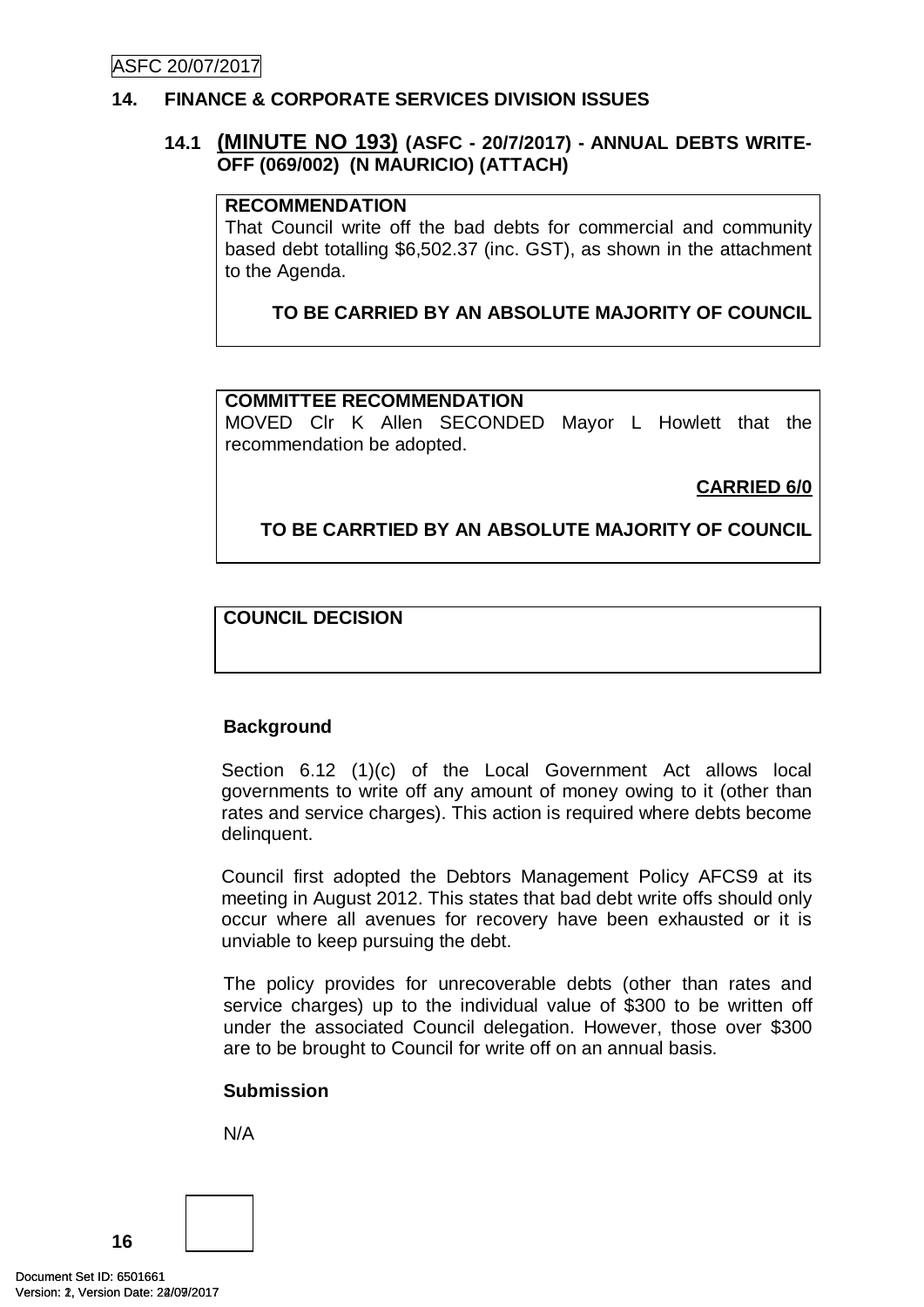#### **Report**

Whilst the City has a good track record in managing and collecting its outstanding debts, there will always be some that become uncollectible for various reasons.

The typical debtors mix for the City comprises commercial debtors (mainly landfill trade debtors) and community based debtors (hall and reserve hire and provision of community related services). Bad debts are usually attributable to failing businesses and untraceable companies and individuals. Also, some debts are not worth pursuing further due to the cost of formal debt recovery processes.

Attached to the Agenda is a detailed listing of the uncollectible debts recommended for write off by Council this year. These have been categorised by their debt type and include relevant commentary on their status and the recovery efforts made where applicable. A consolidated summary of the write offs requested is provided below:

| Debt category                           | No. of<br>debts | Amount to be<br>written-of<br>$$$ (ex gst) | Amount to be<br>written-off<br>\$ (inc gst) |
|-----------------------------------------|-----------------|--------------------------------------------|---------------------------------------------|
| Commercial - HWRP landfill              | 2               | 1,648.46                                   | 1,813.30                                    |
| Community (hall/reserve hire, services) | 5               | 3,885.84                                   | 4,274.42                                    |
| <b>Sundry Debts Sub-Total</b>           |                 | 5,534.30                                   | 6,087.72                                    |
| Infringement - Dog Act                  |                 | 414.65                                     | 414.65                                      |
| Debt write off Total                    |                 | 5,948.95                                   | 6,502.37                                    |

It should be noted that the impact on Council's financial position will be \$5,948.95, being the GST exclusive value of the debts to be written off.

## Commercial Debtors

There are two small landfill debts totalling \$1,813.30 needing to be written off. Given the amount of turnover for the HWRP landfill operation during the year (\$4.7M), the recommended write off is well within normal business expectations (representing around 0.03% of the annual revenue invoiced).

## Community Group Debtors

Community based debts totalling \$4,274.42 are recommended for write-off. This amount includes the following:

- $$3,566.42 hall hire fees (4 debts)$
- \$708.00 sportsground hire fees (1 debtor)

A number of initiatives were implemented to improve the recovery of hall hire fees. These included more substantial bonds, restricting credit facilities and seeking advance payments for recurrent bookings. The City raised \$543,000 in revenue from the hire of halls, community facilities and sportsgrounds during the 2016/17 financial year. The recommended write off represents 0.8% of the revenue raised.

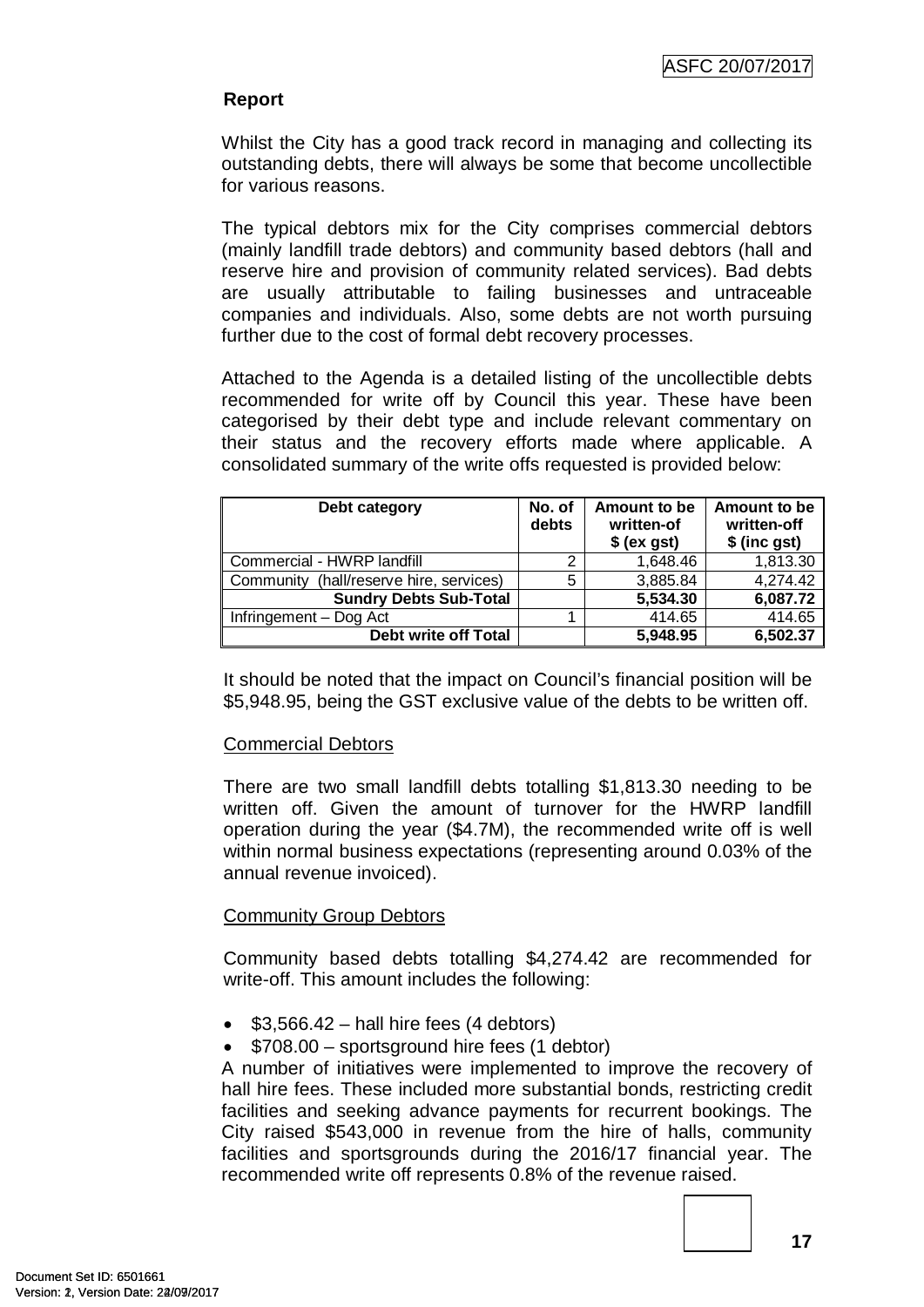## Debt write-offs under delegation

The delegation under the City's Debt Management Policy AFCS9 allows for small debts owing to the City to be written off up to a maximum value of \$300 (other than for rates levied or prescribed service charges).

87 Infringements totalling \$8,917.30 were written off under delegation. This amount comprised:

- \$1,648.00 Fines Enforcement Registry recommendations (11 debts)
- \$5,100.00 unsearchable interstate plates (54 debts)
- \$2,169.30 unable to proceed due to unregistered vehicles and offenders living outside Australia (22 debts)

Another 3 small hall hire related debts totalling \$521.80 were also written off under delegation during the year.

## **Strategic Plan/Policy Implications**

#### **Leading & Listening**

• Deliver sustainable governance through transparent and robust policy and processes

#### **Budget/Financial Implications**

A write off of bad debts totalling \$5,948.95 (ex GST) will marginally reduce the operating revenue reported for the 2016/17 financial year and any EOFY surplus position.

#### **Legal Implications**

Debts which are irrecoverable require Council authorisation in order to be written off under the provisions of the Local Government Act, Section 6.12 (1)(c).

## **Community Consultation**

N/A

#### **Risk Management Implications**

It is considered good risk and financial management to annually assess overdue debts and determine their collectability. Those that are uncollectible should be written off to increase the accuracy of the debtors value reported in the balance sheet and is an expectation of audit. Further, this ensures debt collection efforts and resources are focused on collectible debts.

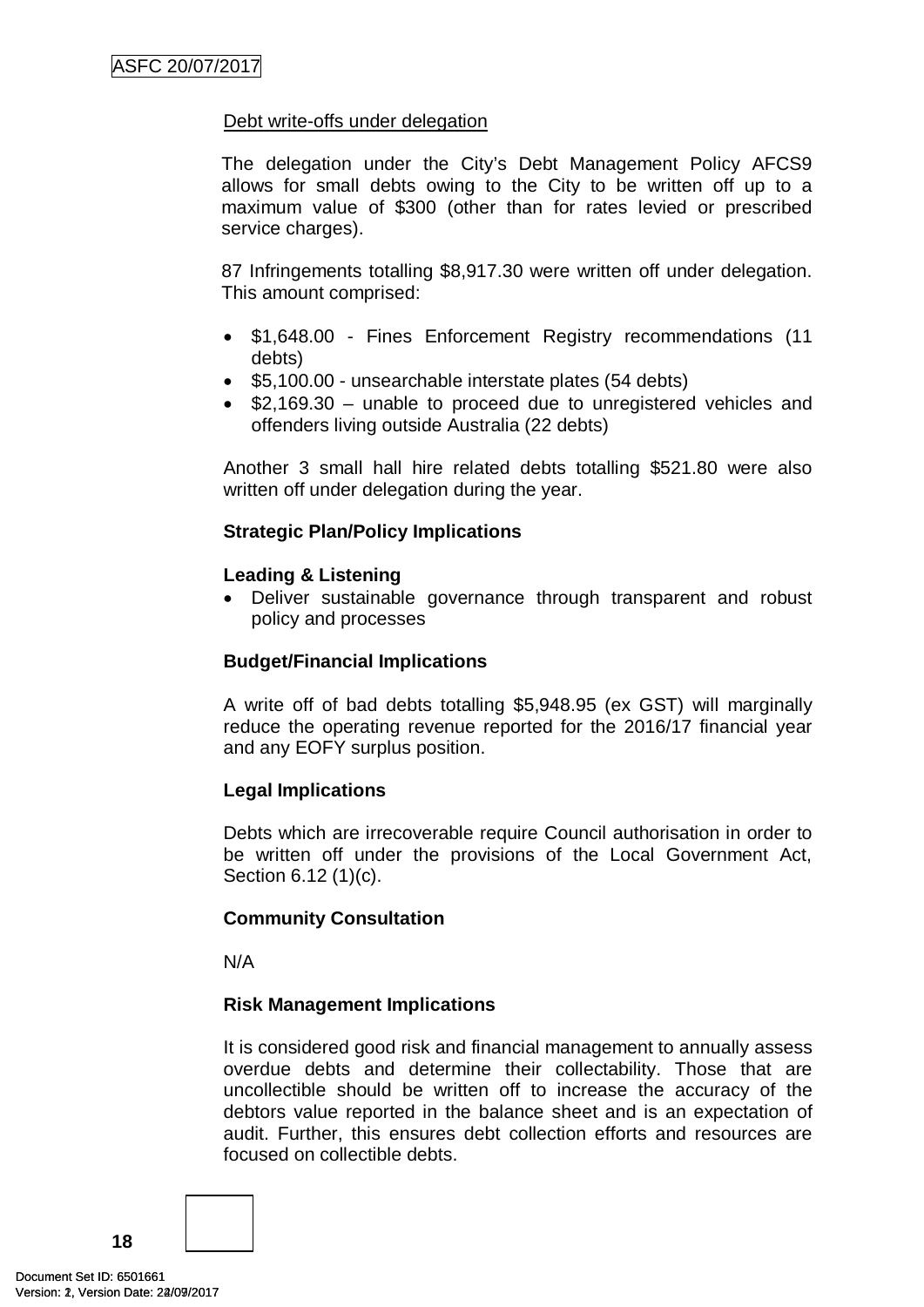# **Attachment(s)**

List of outstanding debts to be written off in 2016-2017.

# **Advice to Proponent(s)/Submissioners**

N/A

# **Implications of Section 3.18(3) Local Government Act, 1995**

Nil.

# <span id="page-21-0"></span>**14.2 (MINUTE NO 194) (ASFC - 20/7/2017) - INTERIM AUDIT MANAGEMENT REPORT- 2016/17 (067/001) (N MAURICIO) (ATTACH)**

## **RECOMMENDATION**

That Council receive the Interim Audit Management Letter for the year ended 30 June 2017, as shown in the attachment to the Agenda.

# **COMMITTEE RECOMMENDATION**

MOVED Deputy Mayor C Reeve-Fowkes SECONDED Clr B Houwen that the recommendation be adopted.

**CARRIED 6/0**

# **COUNCIL DECISION**

# **Background**

Council is required to examine the report prepared by the External Auditor and is to determine if any matter raised in the report requires further action to be taken.

Council is also required to meet with the Auditor of the Local Government at least once every year. This will occur when the annual financial statements and final audit report are brought to the November meeting of the Audit & Strategic Finance Committee.

The Terms of Reference of the Audit Committee were adopted by Council on 8 November 2007.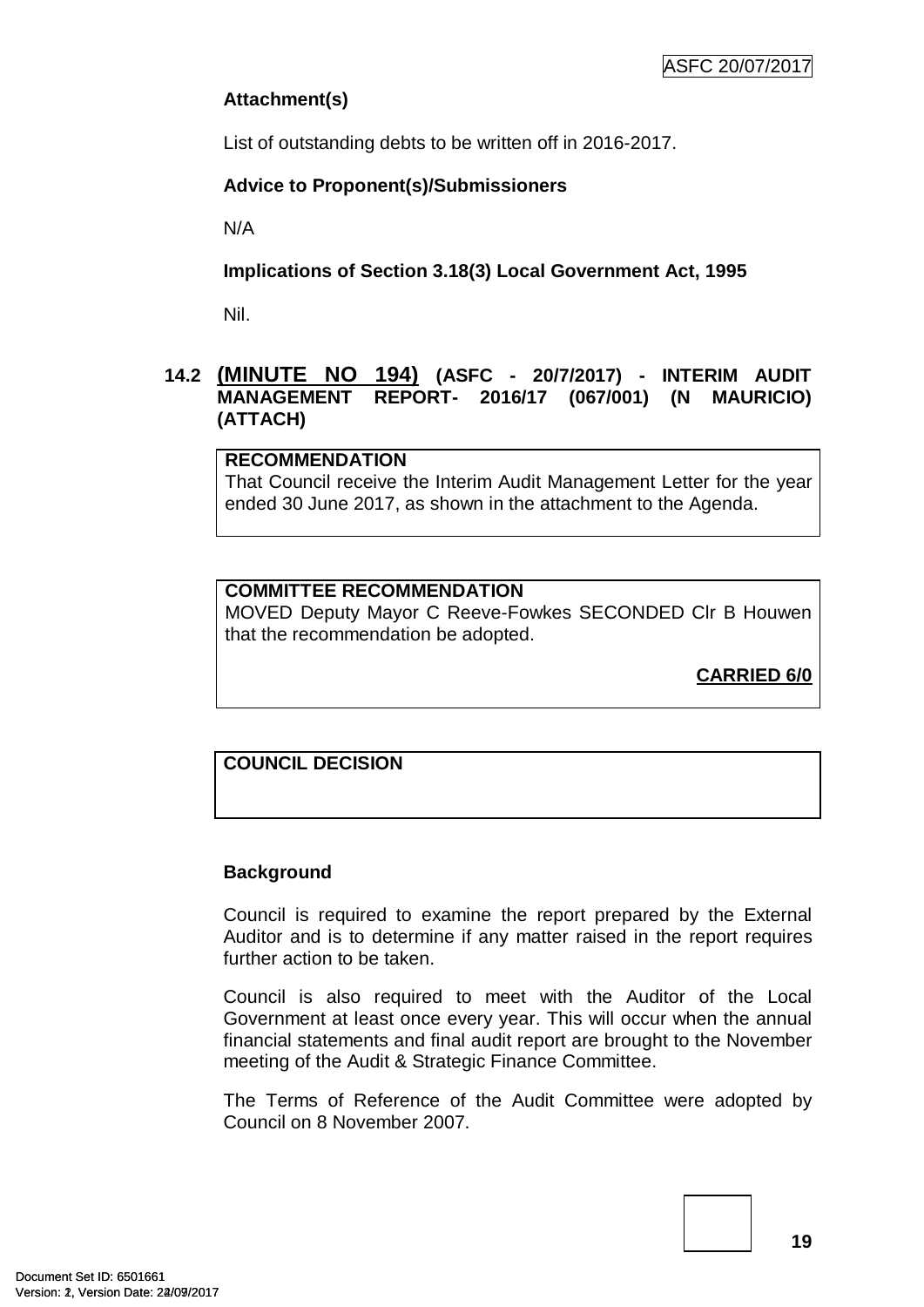## **Submission**

N/A

## **Report**

Council's External Auditor (Macri Partners) conducted their interim audit of the City during May 2017 and provided their findings and recommendations in the Interim Audit Management Letter (attached). The interim audit covered a review of the accounting and internal control procedures in operation, as well as testing of transactions in the following areas:

- Bank Reconciliations
- Investment of Surplus Funds
- Purchases **(2 issues identified)**
- Payments and Creditors
- Rates and ESL
- Receipts and Sundry Debtors **(3 issues identified)**
- Payroll **(2 issues identified)**
- General Accounting Journals, etc.
- IT Controls **(3 issues identified)**
- Registers Tenders Register, etc.
- Fixed Assets Property, Plant & Equipment and Infrastructure
- Review of Council Minutes

The review also included an examination of some compliance matters required under the Local Government Act and Financial Management Regulations. Internal controls were examined primarily for the purpose of expressing an opinion on the 2016-2017 financial statements of the City of Cockburn.

Whilst the interim audit is carried out in accordance with auditing standards, it is still possible that fraud, error and legislative non-compliance may go undetected due to the inherent limitations of internal control structures. The City manages these risks through its risk management framework, internal audit and governance systems.

The interim audit has resulted in 10 issues being raised in the Auditor's management letter, with most recommendations made relating to improving internal controls and management oversight.

Below is a summary of the issues raised by the Audit and the associated management responses:

| <b>Audit Finding</b>                                                | <b>Management Response</b>                                                 |
|---------------------------------------------------------------------|----------------------------------------------------------------------------|
| <b>Purchases</b>                                                    |                                                                            |
| <b>Issue</b>                                                        |                                                                            |
| Our review of the outstanding<br>purchase orders file revealed that | The Procurement Services Team co-<br>ordinates and reviews all outstanding |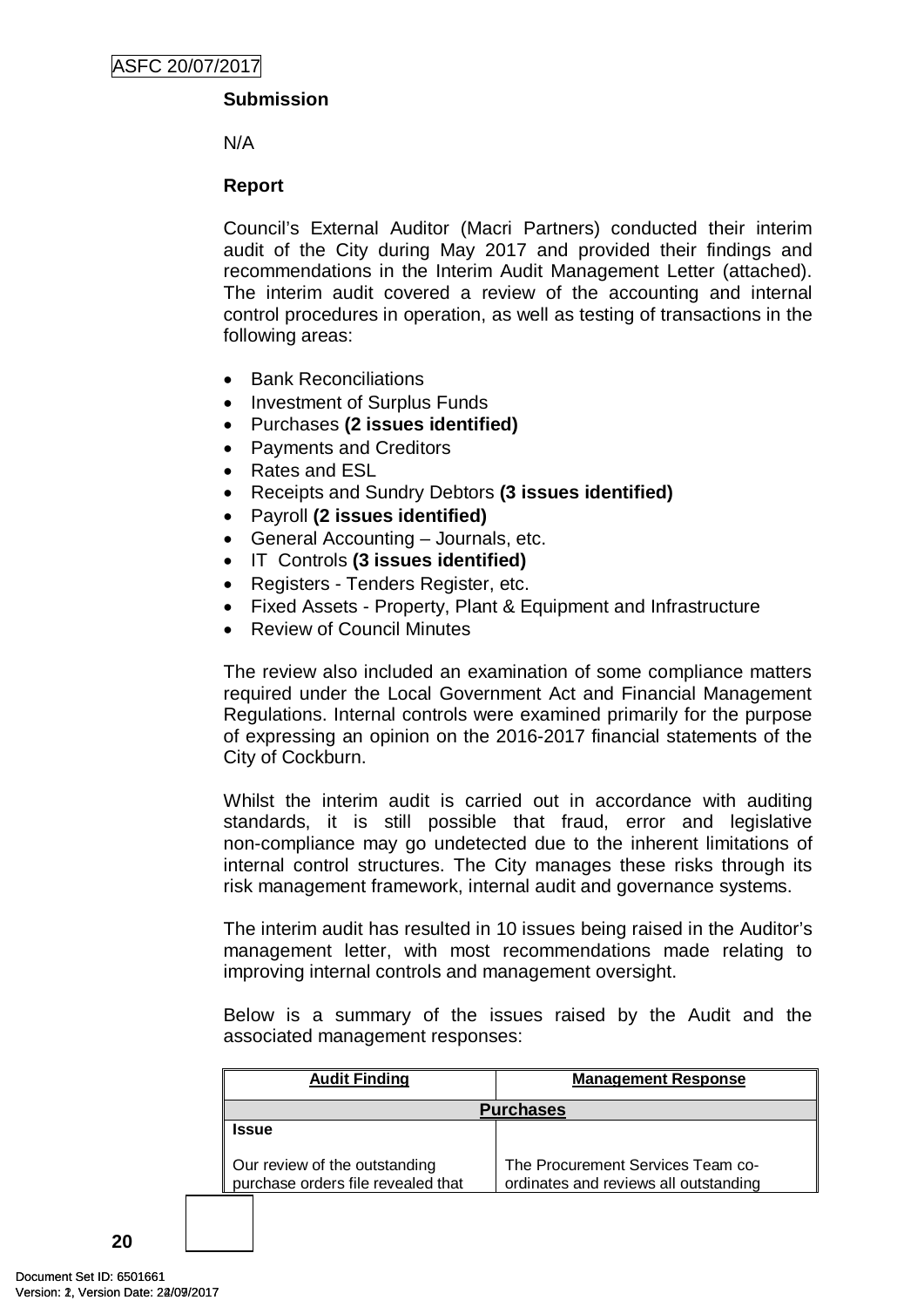| <b>Audit Finding</b>                                                                                                                                                                                                                                                                                                                                                                                                                               | <b>Management Response</b>                                                                                                                                                                                                                                                                                                                                                                                                                                  |
|----------------------------------------------------------------------------------------------------------------------------------------------------------------------------------------------------------------------------------------------------------------------------------------------------------------------------------------------------------------------------------------------------------------------------------------------------|-------------------------------------------------------------------------------------------------------------------------------------------------------------------------------------------------------------------------------------------------------------------------------------------------------------------------------------------------------------------------------------------------------------------------------------------------------------|
| some purchase orders have been<br>outstanding for over 24 months.<br>These long outstanding purchase<br>orders may have been completed<br>and may require cancellation.<br><b>Recommendation</b><br>We request that management review<br>the outstanding purchase orders<br>periodically and purge unwanted and<br>fulfilled purchase orders from the file.<br>This will ensure that only valid<br>outstanding purchase orders are on<br>the file. | purchase orders bi-monthly. On these<br>occasions all orders are closed or updated<br>according to the specific scope and<br>response from the requesting officer.<br>However, this process does not cover any<br>previous backorders that may remain linked<br>to outstanding orders. In addition to the<br>above process, Procurement Services will<br>now annually review all backorders as<br>identified by the outstanding purchase<br>orders process. |
| <b>Issue</b>                                                                                                                                                                                                                                                                                                                                                                                                                                       |                                                                                                                                                                                                                                                                                                                                                                                                                                                             |
| We note that in instances where the<br>purchase orders are authorised by<br>officers having a level of authority<br>higher than that of the Procurement<br>Support Officer, the system by<br>default still reflects the Procurement<br>Support Officer as the officer<br>authorizing the purchase order.<br><b>Recommendation</b>                                                                                                                  | The Tech One system has now been<br>updated with the Strategic Procurement<br>Manager's scanned signature so that it will<br>appear on all Purchase Orders that have<br>been approved with his higher level of<br>Delegated Financial Authority (DFA). The<br>Purchase Order release system process<br>can only be completed by a procurement<br>officer with sufficient DFA for the PO<br>amount being released.                                           |
| We recommend that management<br>looks into this matter and takes<br>appropriate action to rectify this<br>error.                                                                                                                                                                                                                                                                                                                                   |                                                                                                                                                                                                                                                                                                                                                                                                                                                             |
| <b>Sundry Debtors</b>                                                                                                                                                                                                                                                                                                                                                                                                                              |                                                                                                                                                                                                                                                                                                                                                                                                                                                             |
| <b>Issue</b>                                                                                                                                                                                                                                                                                                                                                                                                                                       |                                                                                                                                                                                                                                                                                                                                                                                                                                                             |
| We carried out a review of the<br>sundry debtors and the aged trial<br>balance report (as at 15 May 2017)<br>indicated several large overdue<br>accounts in the 90 days and over<br>category.                                                                                                                                                                                                                                                      | Specific comments on debt status are<br>included in the interim audit management<br>letter.<br>The City has a history of low debt write off,<br>which is recommended to audit committee<br>annually in July in accordance with Council<br>policy.                                                                                                                                                                                                           |
| <b>Recommendation</b>                                                                                                                                                                                                                                                                                                                                                                                                                              |                                                                                                                                                                                                                                                                                                                                                                                                                                                             |
| We will be pleased to receive<br>feedback from management as to<br>the current status of these accounts<br>and recommend that Council review<br>the existing provision for doubtful<br>debts and consider its adequacy for<br>the financial year ending 30 June<br>2017.                                                                                                                                                                           |                                                                                                                                                                                                                                                                                                                                                                                                                                                             |
| <b>Issue</b>                                                                                                                                                                                                                                                                                                                                                                                                                                       |                                                                                                                                                                                                                                                                                                                                                                                                                                                             |
| During our review of monthly<br>reconciliations of sundry debtors, we                                                                                                                                                                                                                                                                                                                                                                              | The period noted coincided with the<br>departure of the previous service unit                                                                                                                                                                                                                                                                                                                                                                               |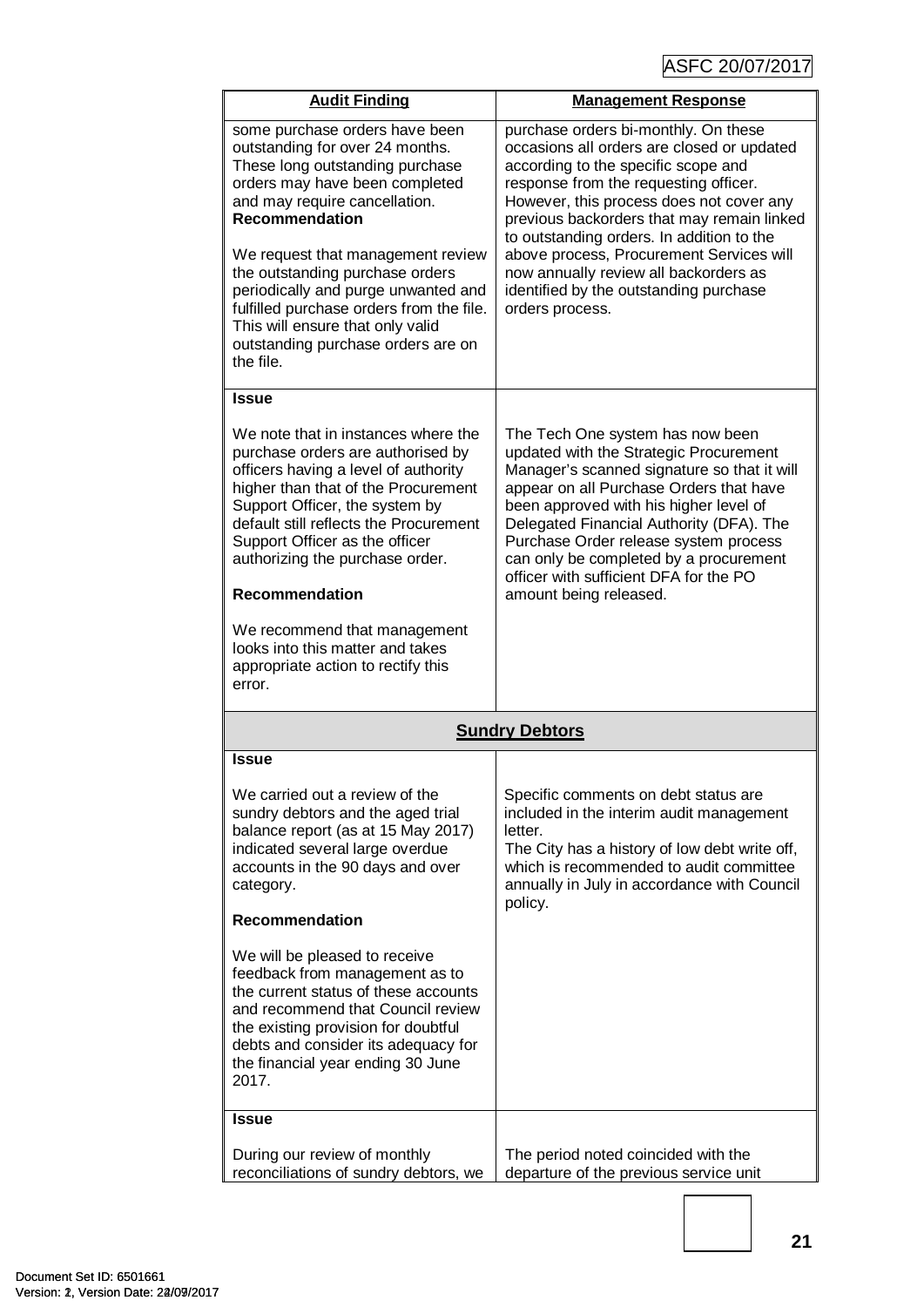| <b>Audit Finding</b>                                                                                                                                                                                                                                                                                                                                                                                               | <b>Management Response</b>                                                                                                                                                                                                                                                              |
|--------------------------------------------------------------------------------------------------------------------------------------------------------------------------------------------------------------------------------------------------------------------------------------------------------------------------------------------------------------------------------------------------------------------|-----------------------------------------------------------------------------------------------------------------------------------------------------------------------------------------------------------------------------------------------------------------------------------------|
| noted the reconciliations for the<br>months of September 2016 to<br>January 2017 had not been<br>prepared and reviewed.<br><b>Recommendation</b>                                                                                                                                                                                                                                                                   | manager and the appointment of the<br>replacement (responsible for reviewing).<br>The monthly reconciliation and review<br>process was reinstated in February and it<br>should be noted that no discrepancies have<br>been identified for reconciliations completed<br>since.           |
| We recommend that reconciliations<br>be performed and reviewed on a<br>monthly basis so that any<br>discrepancies could be rectified<br>promptly.                                                                                                                                                                                                                                                                  |                                                                                                                                                                                                                                                                                         |
| Issue                                                                                                                                                                                                                                                                                                                                                                                                              |                                                                                                                                                                                                                                                                                         |
| We noted that the annual lease<br>rental income from the kiosk was<br>treated as input taxed with no GST<br>being levied. We were of the view<br>that the lease rental income from the<br>kiosk should be subject to GST as it<br>is commercial in nature.                                                                                                                                                         | The audit comments are acknowledged and<br>management will review the GST treatment<br>in relation to the lease in question. Officers<br>are currently undertaking a review of City<br>leases and as part of this process will<br>ensure the treatment of GST is properly<br>appraised. |
| <b>Recommendation</b>                                                                                                                                                                                                                                                                                                                                                                                              |                                                                                                                                                                                                                                                                                         |
| We recommend that the<br>management look into this matter<br>and also review other leases in order<br>to ensure the treatment of GST is<br>correct.                                                                                                                                                                                                                                                                |                                                                                                                                                                                                                                                                                         |
|                                                                                                                                                                                                                                                                                                                                                                                                                    | <b>Payroll</b>                                                                                                                                                                                                                                                                          |
| Issue                                                                                                                                                                                                                                                                                                                                                                                                              |                                                                                                                                                                                                                                                                                         |
| Amendments to the Payroll master<br>file (e.g. personal, pay rates, bank<br>account details) are performed by<br>the Payroll Team. However, we<br>noted that amendments to the<br>payroll master file are not reviewed<br>by an independent senior officer.<br>Lack of such control may provide<br>opportunities for inappropriate<br>amendments to remain undetected                                              | This suggested process is supported. To<br>ensure confidentiality, the report will be<br>provided to the Manager Human Resources<br>for review. This position is unable to make<br>amendments to the payroll system thus<br>ensuring independence of the review.                        |
| <b>Recommendation</b>                                                                                                                                                                                                                                                                                                                                                                                              |                                                                                                                                                                                                                                                                                         |
| We recommend that the report<br>generated by the Business Systems<br>indicating all amendments to the<br>Payroll Master File be reviewed by<br>an independent senior officer on a<br>regular basis in order to reduce the<br>risk of unauthorised amendments.<br>The report should only highlight<br>changes to critical fields such as rate<br>of pay, new employees, terminated<br>employees and banking details |                                                                                                                                                                                                                                                                                         |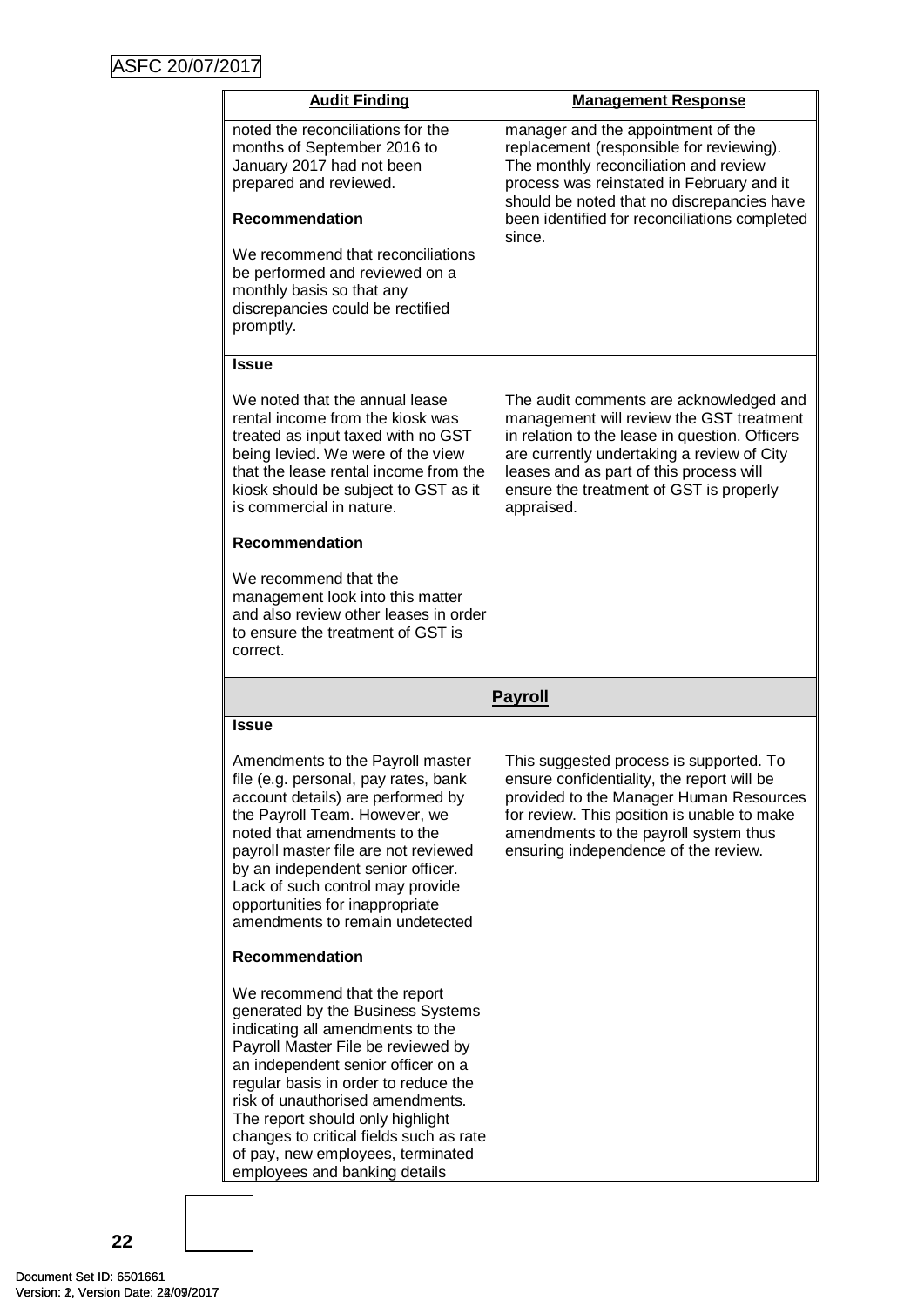| <b>Audit Finding</b>                                                                                                                                                                                                                                                                                                                                                                                     | <b>Management Response</b>                                                                                                                                                                                                                                                                                                                                    |  |
|----------------------------------------------------------------------------------------------------------------------------------------------------------------------------------------------------------------------------------------------------------------------------------------------------------------------------------------------------------------------------------------------------------|---------------------------------------------------------------------------------------------------------------------------------------------------------------------------------------------------------------------------------------------------------------------------------------------------------------------------------------------------------------|--|
| <b>Issue</b>                                                                                                                                                                                                                                                                                                                                                                                             |                                                                                                                                                                                                                                                                                                                                                               |  |
| We note that management has<br>processes in place for identifying<br>and monitoring staff that have<br>accrued excess annual leave<br>balances and take appropriate<br>action.<br>However, during our review of the<br>employee annual leave entitlement<br>balances as at 2 May 2017, we<br>noted that 41 employees had<br>accrued annual leave in excess of 8<br>weeks to a maximum of 11.76<br>weeks. | HR continues to provide information on<br>leave balances to the Executive and SBMG<br>on a monthly basis. However it is noted that<br>the information does not detail each<br>employee - just the number of employees.<br>Therefore HR will undertake to provide<br>Managers with a quarterly report detailing<br>all employees with 8+ weeks AL accrued.     |  |
| <b>Recommendation</b>                                                                                                                                                                                                                                                                                                                                                                                    |                                                                                                                                                                                                                                                                                                                                                               |  |
| We will be pleased to receive<br>feedback on the status of the<br>balances.                                                                                                                                                                                                                                                                                                                              |                                                                                                                                                                                                                                                                                                                                                               |  |
| <b>IT Controls</b>                                                                                                                                                                                                                                                                                                                                                                                       |                                                                                                                                                                                                                                                                                                                                                               |  |
| <b>Issue</b>                                                                                                                                                                                                                                                                                                                                                                                             |                                                                                                                                                                                                                                                                                                                                                               |  |
| In order to protect the information<br>technology systems against<br>potentially "unauthorised" or<br>"fraudulent" access it is essential to<br>ensure users change their<br>passwords periodically. Mandated<br>password changes are a long-<br>standing security practice designed<br>to periodically lock out unauthorized<br>users who have learned users'<br>passwords.                             | Information Services have as one of their<br>2017/18 strategic items to recommend a<br>suite of policies and procedures designed to<br>enhanced data and information security<br>practices across the City. These documents<br>will be a precursor to the City's longer term<br>strategic aim to achieve ISO9001<br>accreditation within Information Services |  |
| We noted that the users have not<br>had their passwords changed for<br>over a year. A potential<br>consequence of aged passwords is<br>the vulnerability of the information<br>technology systems to unauthorised<br>access.                                                                                                                                                                             |                                                                                                                                                                                                                                                                                                                                                               |  |
| <b>Recommendation</b>                                                                                                                                                                                                                                                                                                                                                                                    |                                                                                                                                                                                                                                                                                                                                                               |  |
| We recommend that the procedures<br>in relations to passwords be<br>reviewed to include periodic change<br>of passwords for all users.                                                                                                                                                                                                                                                                   |                                                                                                                                                                                                                                                                                                                                                               |  |
| Issue                                                                                                                                                                                                                                                                                                                                                                                                    |                                                                                                                                                                                                                                                                                                                                                               |  |
| "The City of Cockburn Active<br>Directory Account Security"<br>document recommends a regular                                                                                                                                                                                                                                                                                                             | The aforementioned suite of policy and<br>procedure reviews/creations will address<br>the checking of actual establishment data                                                                                                                                                                                                                               |  |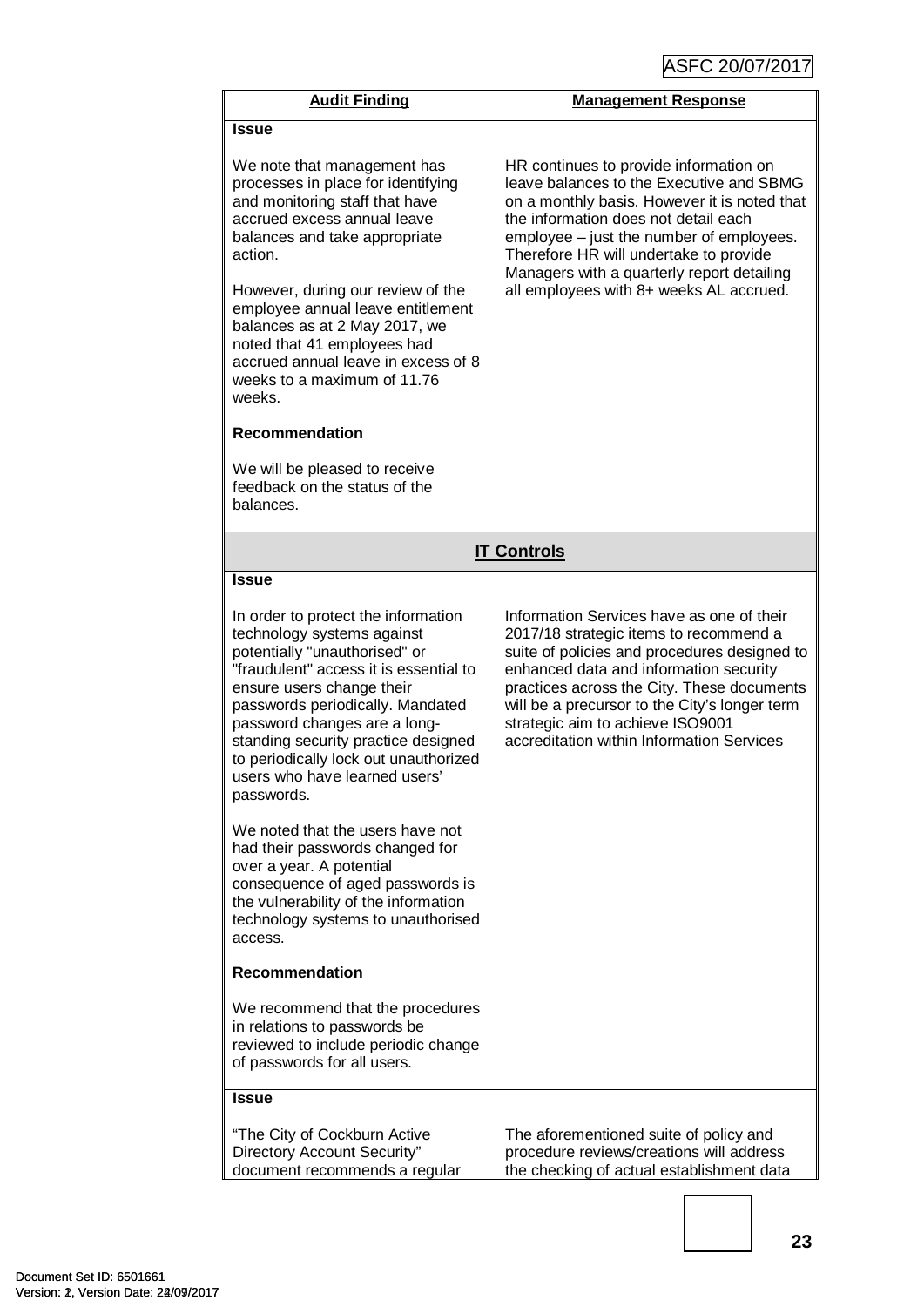| <b>Audit Finding</b>                                                                                                                                                                                                                                                                                                                                                                                                                                                                                                                                                                  | <b>Management Response</b>                                                                                                                                                                                                        |
|---------------------------------------------------------------------------------------------------------------------------------------------------------------------------------------------------------------------------------------------------------------------------------------------------------------------------------------------------------------------------------------------------------------------------------------------------------------------------------------------------------------------------------------------------------------------------------------|-----------------------------------------------------------------------------------------------------------------------------------------------------------------------------------------------------------------------------------|
| audit of the Active Directory<br>Accounts. It further recommends that<br>the Human Resources Department<br>supplies an accurate record of<br>current City of Cockburn staff list to<br>IT department on a quarterly basis.<br>Our review of access controls noted<br>that an audit of Active Directory<br>accounts has not been carried out to<br>ensure only authorised and current<br>accounts are active.<br>In the absence of such an audit,<br>there is a risk of unauthorised<br>access to the system where dormant<br>accounts exist of employees who<br>have been terminated. | versus data held within Active Directory. It<br>is not advisable to hold quarterly audits until<br>this work is complete.<br>Management will recommend this be raised<br>as a priority project for the next financial<br>year.    |
| Recommendation                                                                                                                                                                                                                                                                                                                                                                                                                                                                                                                                                                        |                                                                                                                                                                                                                                   |
| We recommend that an audit be<br>carried out on a quarterly basis of<br>the Active Directory Accounts<br>against the current staff list from the<br>Human Resources Department.                                                                                                                                                                                                                                                                                                                                                                                                       |                                                                                                                                                                                                                                   |
| <b>Issue</b>                                                                                                                                                                                                                                                                                                                                                                                                                                                                                                                                                                          |                                                                                                                                                                                                                                   |
| We believe, the IT procedures and<br>policies, among other things, should<br>address the following:<br>Back-up facilities<br>$\bullet$<br>Authority for changes and<br>$\bullet$<br>responsibilities<br>Password security<br>٠<br>Contingency and disaster<br>recovery plan<br>IT equipment purchases                                                                                                                                                                                                                                                                                 | Audit recommendation is agreed to.<br>The City will be reviewing its lease<br>equipment replacement for backup<br>equipment and software this year. These<br>observations will be included as part of the<br>replacement project. |
| We note that the IT review has only<br>been performed in a limited scope.                                                                                                                                                                                                                                                                                                                                                                                                                                                                                                             |                                                                                                                                                                                                                                   |
| <b>Recommendation</b>                                                                                                                                                                                                                                                                                                                                                                                                                                                                                                                                                                 |                                                                                                                                                                                                                                   |
| We recommend that a wider and<br>more extensive IT audit be<br>undertaken covering the key areas<br>mentioned above.                                                                                                                                                                                                                                                                                                                                                                                                                                                                  |                                                                                                                                                                                                                                   |

The Interim Audit Management Letter attached to the Agenda provides more commentary on these findings and the associated management responses. It is important to note that no major internal control failures or errors were detected by the interim audit, holding the City in good stead for the completion and audit of the 2016-2017 financial statements.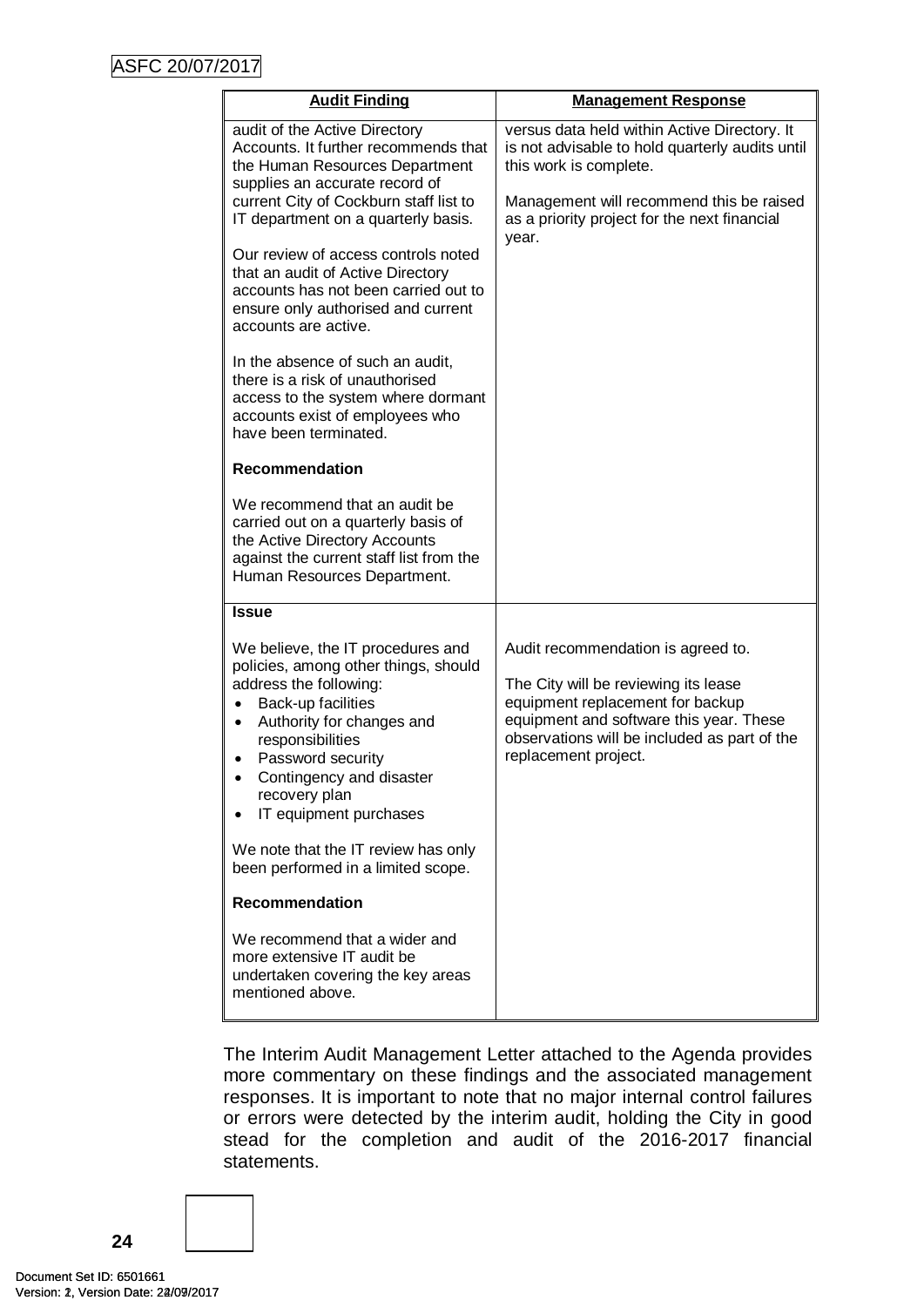All management responses provided in the table above will be recorded as risk control actions against the appropriate risk on the Risk Register in the Risk Management and Safety System. This will allow the City to track, monitor and review these actions in accordance with the City's Risk Framework.

## **Strategic Plan/Policy Implications**

## **Leading & Listening**

- Deliver sustainable governance through transparent and robust policy and processes
- Ensure sound long term financial management and deliver value for money

## **Budget/Financial Implications**

The cost for the interim audit is covered within the City's annual budget allocation for external audit activities.

# **Legal Implications**

N/A

## **Community Consultation**

N/A

# **Risk Management Implications**

The external audit function is a mandatory legislative requirement and an important component of the City's risk management framework. The interim audit seeks to identify issues that could lead to increased levels of financial and fraud risk for the City and makes appropriate recommendations to reduce the perceived level of risk.

Council needs to be satisfied that management responses adequately address the identified or potential risks.

## **Attachment(s)**

Interim Audit Management Letter 2017

# **Advice to Proponent(s)/Submissioners**

N/A

# **Implications of Section 3.18(3) Local Government Act, 1995**

Nil.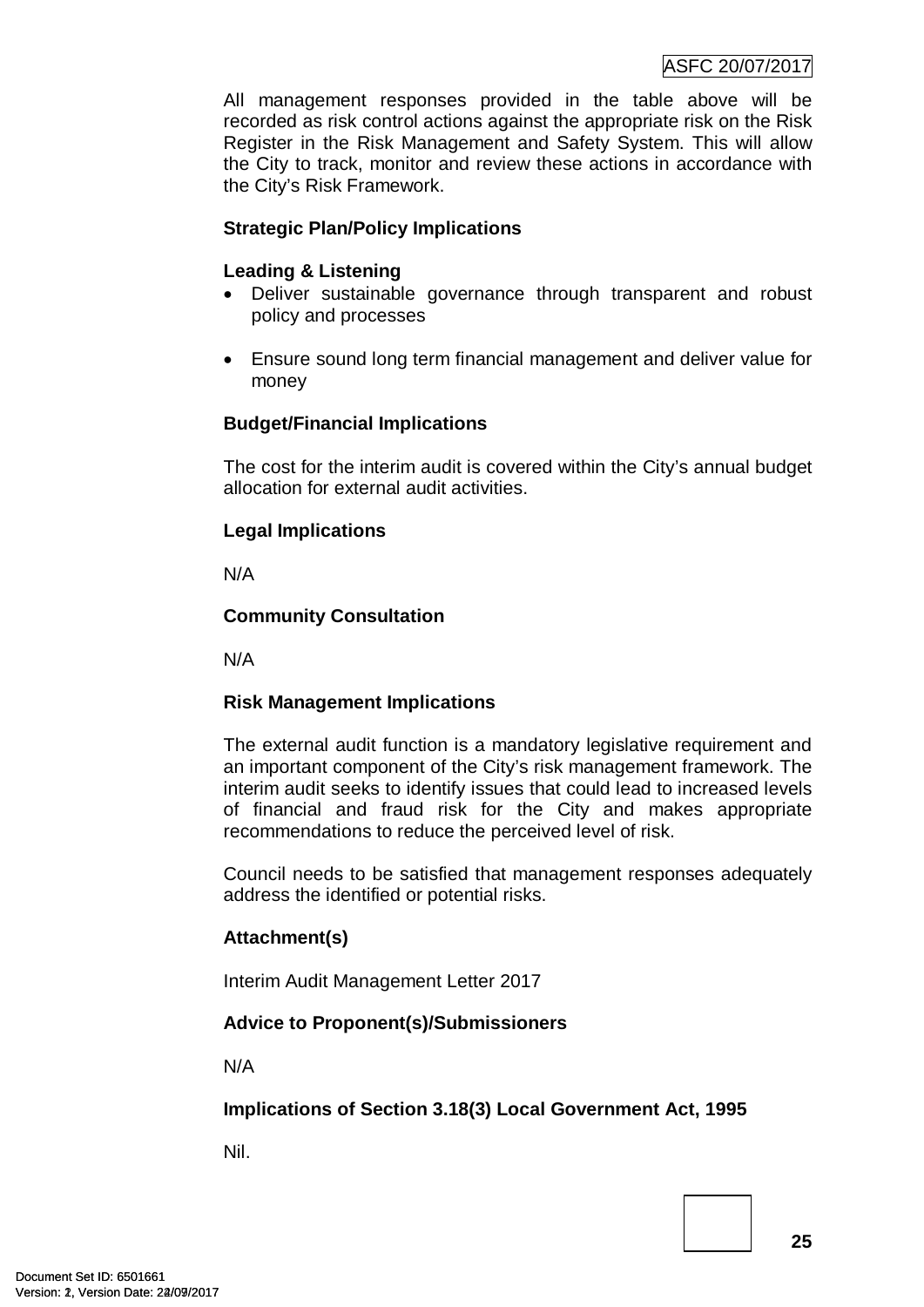# <span id="page-28-0"></span>**14.3 (MINUTE NO 195) (ASFC - 20/7/2017) - EXTERNAL AUDIT PLAN - 2016-2017 (067/001) (N MAURICIO) (ATTACH)**

# **RECOMMENDATION**

That Council

- (1) adopt the External Audit Plan for the year ending 30 June 2017; and
- (2) endorse the Presiding Member of the Audit and Strategic Finance Committee to complete and sign on behalf of the Committee, the Fraud and Error Assessment 2017 document submitted by the City's appointed Auditor, Macri Partners;

as attached to the Agenda.

#### **COMMITTEE RECOMMENDATION**

MOVED Clr K Allen SECONDED Deputy Mayor C Reeve-Fowkes that the recommendation be adopted.

**CARRIED 6/0**

## **COUNCIL DECISION**

## **Background**

Section 7.12A of the Local Government Act 1995 requires a local government to assist its appointed auditor conduct successful and expeditious audits. Regulation 16 of the Local Government (Audit) Regulations 1996 states that an audit committee may provide guidance and assistance to the local government in relation to matters to be audited and the scope of audits and this is further reinforced within Local Government Operational Guideline No 9 (Audit Committees in Local Government).

To accommodate this requirement, the City's Terms of Reference for the Audit & Strategic Finance Committee state "Discuss with the external auditor the scope of the audit and the planning of the audit" (Duties and Responsibilities 6.1.12)

## **Submission**



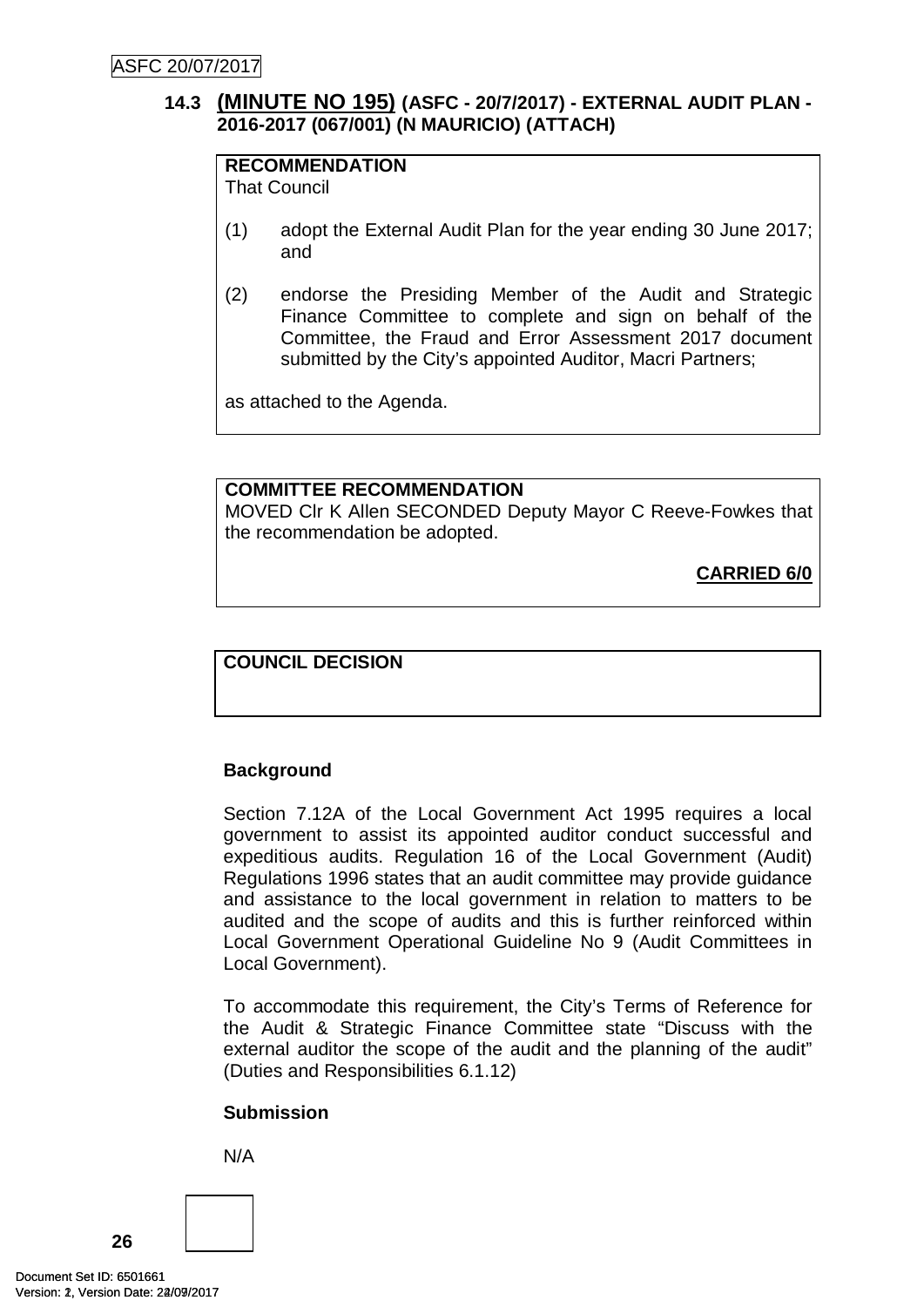## **Report**

The City's External Auditor, Macri Partners has submitted their proposed Audit Plan for the financial year ending 30 June 2017. This aims to inform members of the Audit & Strategic Finance Committee and the City's management about the auditor's responsibilities and how they will be discharged.

The Audit Plan outlines the purpose and scope of the audit and explains the audit approach and methodology to be used. It also distinguishes the responsibilities of management, external audit and the audit committee in relation to the City's financial reporting.

#### Audit Approach

The external audit is delivered over two stages, being interim audit and audit completion. Planning and control evaluation activities are undertaken during the interim audit stage, with substantive testing and audit completion the focus of the final audit stage.

The interim audit stage is primarily concerned with the examination of internal controls and reviewing the control and risk assessment environment within the City. This is aimed at ultimately providing the auditor with sufficient confidence in the information reported within the City's financial statements to allow an unqualified audit opinion to be expressed.

During the final audit stage, the auditor focuses on auditing and testing balances, disclosures and other information within the City's financial statements. Management representations are also sought during this stage and the auditor forms their audit opinion upon completion. The audit opinion given may be qualified if the auditor hasn't been able to achieve the necessary level of confidence required for an unqualified opinion. The City's management always aims to work cooperatively with the auditor to mitigate any risk of a qualified audit.

## Significant Risks Identified

Significant risks can be attributable to large non-routine transactions and judgmental matters. The 2016-2017 Audit Plan has identified a number of areas that the auditor considers to represent a significant risk of material misstatement. These are summarised below:

| <b>Auditor's Viewpoint</b>                                                                                                                                       | <b>Management Viewpoint</b>                                                                                                                                                             |
|------------------------------------------------------------------------------------------------------------------------------------------------------------------|-----------------------------------------------------------------------------------------------------------------------------------------------------------------------------------------|
| Fair Value Assessment and<br>Revaluation of Land and Buildings                                                                                                   |                                                                                                                                                                                         |
| Regulation 17A of the Local<br>Government (Financial<br>Management) Regulations 1996<br>requires that the City's land and<br>building assets be revalued for the | The City is well prepared to address<br>this risk and meet the regulatory<br>requirements, having engaged a<br>licenced valuer to complete the<br>valuation exercise. The valuer is the |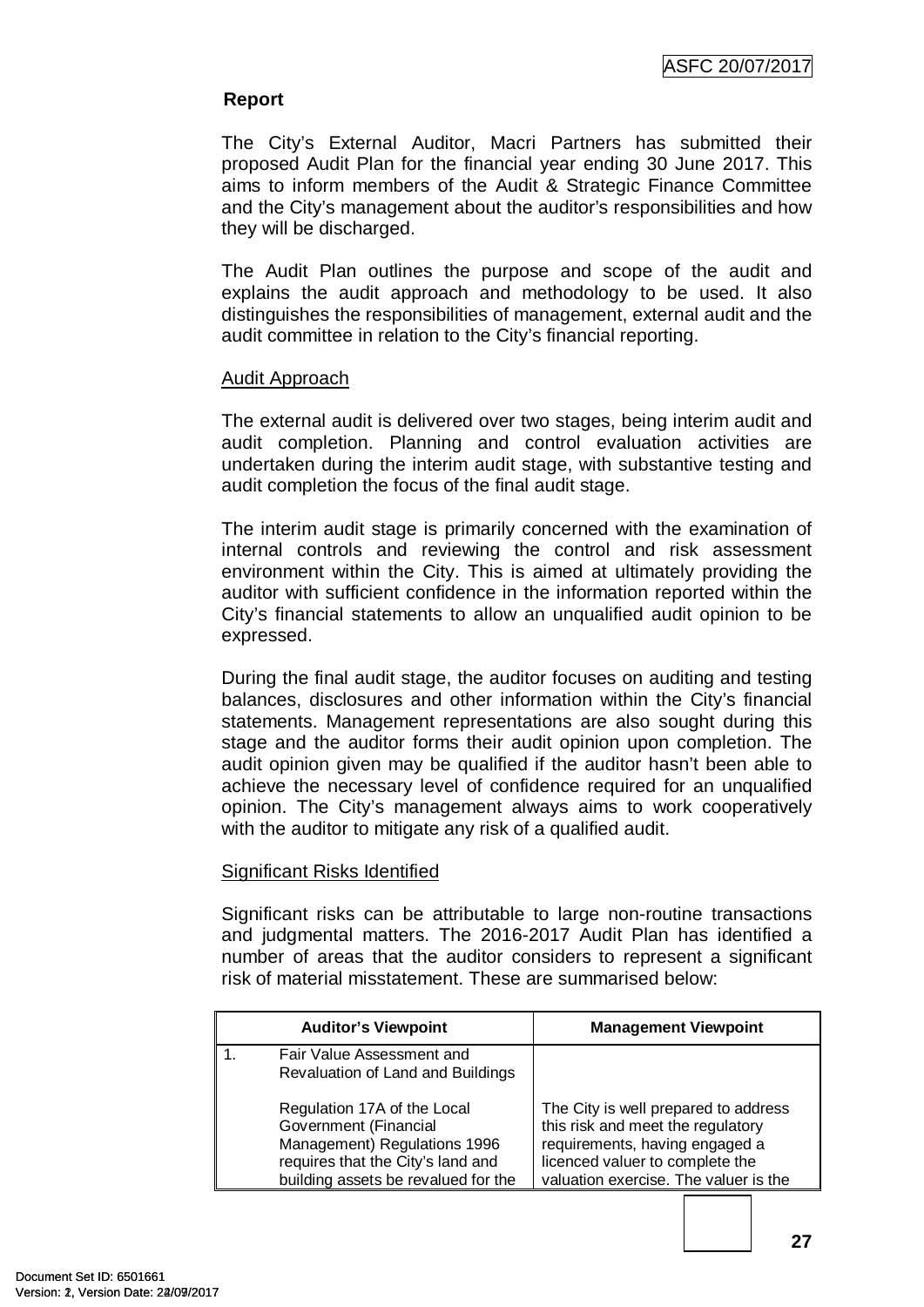|    | <b>Auditor's Viewpoint</b>                                                                                                                                                                                                                                                                                                                                                                                                                                                                                                                                                                                                                                                      | <b>Management Viewpoint</b>                                                                                                                                                                                                                                                                                                                                                                                                                                                                                                                                                                               |
|----|---------------------------------------------------------------------------------------------------------------------------------------------------------------------------------------------------------------------------------------------------------------------------------------------------------------------------------------------------------------------------------------------------------------------------------------------------------------------------------------------------------------------------------------------------------------------------------------------------------------------------------------------------------------------------------|-----------------------------------------------------------------------------------------------------------------------------------------------------------------------------------------------------------------------------------------------------------------------------------------------------------------------------------------------------------------------------------------------------------------------------------------------------------------------------------------------------------------------------------------------------------------------------------------------------------|
|    | 2016/17 financial year. As the<br>revaluation may be based on<br>significant estimations and use of<br>valuer/management's judgements<br>and assumptions, the auditor<br>believes there to be a heightened<br>risk of material misstatement in the<br>value of land and buildings.                                                                                                                                                                                                                                                                                                                                                                                              | same one that completed the City's<br>last valuation for land and buildings,<br>which satisfied audit and regulatory<br>requirements at the time. The City's<br>asset data is also accurate and up to<br>date, allowing for an expedient process                                                                                                                                                                                                                                                                                                                                                          |
| 2. | Development Contributions and<br><b>Gifted Assets</b>                                                                                                                                                                                                                                                                                                                                                                                                                                                                                                                                                                                                                           |                                                                                                                                                                                                                                                                                                                                                                                                                                                                                                                                                                                                           |
|    | The City receives significant<br>amount of payments, in-kind works,<br>services or facilities, and gifted<br>assets through development<br>contributions related to<br><b>Development Contributions Plans</b><br>(DCPs), voluntary agreements and<br>planning and building permit<br>processes. The auditor considers<br>that revenue from contributions<br>(cash/non-cash) may be materially<br>misstated due to the failure to<br>correctly recognise and measure<br>recognition of assets in accordance<br>with the applicable accounting<br>standards.                                                                                                                      | Management considers it has<br>sufficiently well developed, mature and<br>robust processes that will satisfy audit<br>requirements. The various DCPs are<br>audited annually without any previous<br>concerns having been identified. Gifted<br>road and drainage assets are<br>managed through a monthly system<br>process where asset specifications are<br>loaded into the City's GIS system and<br>taken up in the financial system on an<br>annual basis. Gifted parks assets are<br>subject to an internal audit and<br>inventory exercise and also taken up<br>annually into the financial system. |
| 3. | Risk of Fraud through Management<br><b>Override of Controls</b>                                                                                                                                                                                                                                                                                                                                                                                                                                                                                                                                                                                                                 |                                                                                                                                                                                                                                                                                                                                                                                                                                                                                                                                                                                                           |
|    | <b>Australian Auditing Standards</b><br>requires the auditor to consider the<br>potential for management override<br>because controls that may be<br>sufficient to detect error may not be<br>effective in detecting fraud.<br>Management at various levels is in<br>a unique position to perpetrate<br>fraud because of the ability to<br>manipulate accounting records and<br>prepare fraudulent financial<br>statements through overriding<br>controls. Due to the unpredictable<br>way in which such override could<br>occur, the auditor considers there<br>to be a significant risk of material<br>misstatement of account balances<br>and operating results due to fraud | Management is confident that the risk<br>of fraud is being adequately managed<br>and addressed at the City. It has<br>appropriate segregation of duties for<br>key financial controls and a tightly<br>controlled delegated financial authority<br>(DFA) regime. There is no evidence<br>(now or in the past) of management<br>endeavouring to manipulate<br>accounting records for fraudulent<br>purposes.                                                                                                                                                                                               |
| 4. | <b>Revenue Recognition</b>                                                                                                                                                                                                                                                                                                                                                                                                                                                                                                                                                                                                                                                      |                                                                                                                                                                                                                                                                                                                                                                                                                                                                                                                                                                                                           |
|    | The auditor presumes there is a<br>risk of fraud in respect of the<br>recognition of revenue because of<br>the potential for inappropriate<br>recording of transactions in the<br>wrong period. This can be because                                                                                                                                                                                                                                                                                                                                                                                                                                                             | Management is confident that its<br>control environment sufficiently<br>manages this risk. There are sufficient<br>segregation of duties, financial controls<br>and rigid accounting processes to<br>mitigate this type of risk.                                                                                                                                                                                                                                                                                                                                                                          |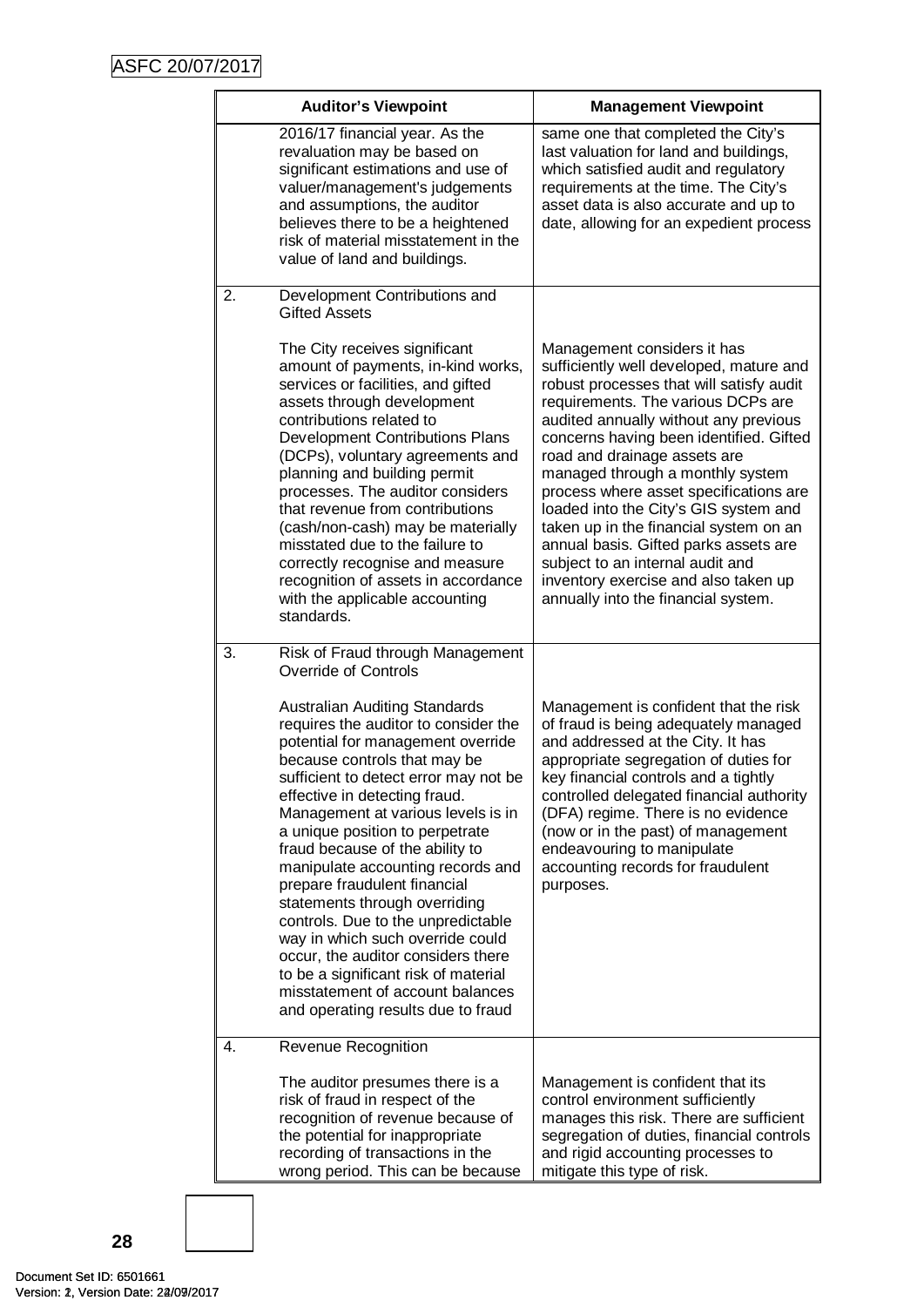| <b>Auditor's Viewpoint</b>                                                                                                                                                                                                                                                                                                                                                                                                                                                                                                            | <b>Management Viewpoint</b>                                                                                                                                                                                                                                                                                                                                                                                                                                            |
|---------------------------------------------------------------------------------------------------------------------------------------------------------------------------------------------------------------------------------------------------------------------------------------------------------------------------------------------------------------------------------------------------------------------------------------------------------------------------------------------------------------------------------------|------------------------------------------------------------------------------------------------------------------------------------------------------------------------------------------------------------------------------------------------------------------------------------------------------------------------------------------------------------------------------------------------------------------------------------------------------------------------|
| of the influence of budgetary<br>pressures and performance targets<br>and may cause revenue<br>recognition to be materially<br>misstated. Accordingly, the auditor<br>will deliver their audit work with<br>appropriate professional<br>scepticism.                                                                                                                                                                                                                                                                                   |                                                                                                                                                                                                                                                                                                                                                                                                                                                                        |
| <b>Financial Ratios</b><br>5.<br>The Department of Local<br>Government and Communities<br>launched a website (MyCouncil)<br>where all key financial ratios for<br>every Council are reported to allow<br>the public to view the financial<br>health score of local governments.<br>As a result, the auditor states there<br>may be a higher level of scrutiny of<br>the results in the financial<br>statements and the key financial<br>ratios and that they may not be<br>calculated in accordance with<br>legislative requirements. | Management is satisfied that the ratios<br>calculated have been and will be in<br>accordance with legislative<br>requirements. Financial Services staff<br>has a good understanding of the<br>requirements and they have previously<br>consulted the DLGC and auditors on<br>interpretative matters. The City<br>welcomes the higher level of scrutiny<br>by the auditor on the financial ratios as<br>it supports fair and accurate<br>comparisons across the sector. |

## Impact of Fraud on the Financial Report

The Auditor is required to consider fraud in the audit of the City's financial report in accordance with Auditing Standards. The Audit Plan outlines the procedures to be undertaken by the auditor and they will report any findings back to Council.

The Auditor requires a Fraud and Error Assessment Form to be completed and signed by the Chair of the Audit and Strategic Finance Committee on behalf of the Committee (attached to the agenda). This attests to whether Council's Policies and Procedures are adequate in minimising the risk of fraud, whether there is any awareness of fraud or suspected fraud and whether management has communicated its processes for identifying/responding to risks of fraud to the Committee.

## Related Party Transactions and Disclosures

From 1 July 2016, local governments must disclose related party relationships, transactions and outstanding balances, including commitments, in the annual financial statements in accordance with Accounting Standard AASB124 Related Party Disclosures. The impact of this standard will be disclosure in nature only (there is no impact to reported financial position or performance). The implementation guidance provided to Council to date states that materiality will be a key consideration in whether to disclose or not.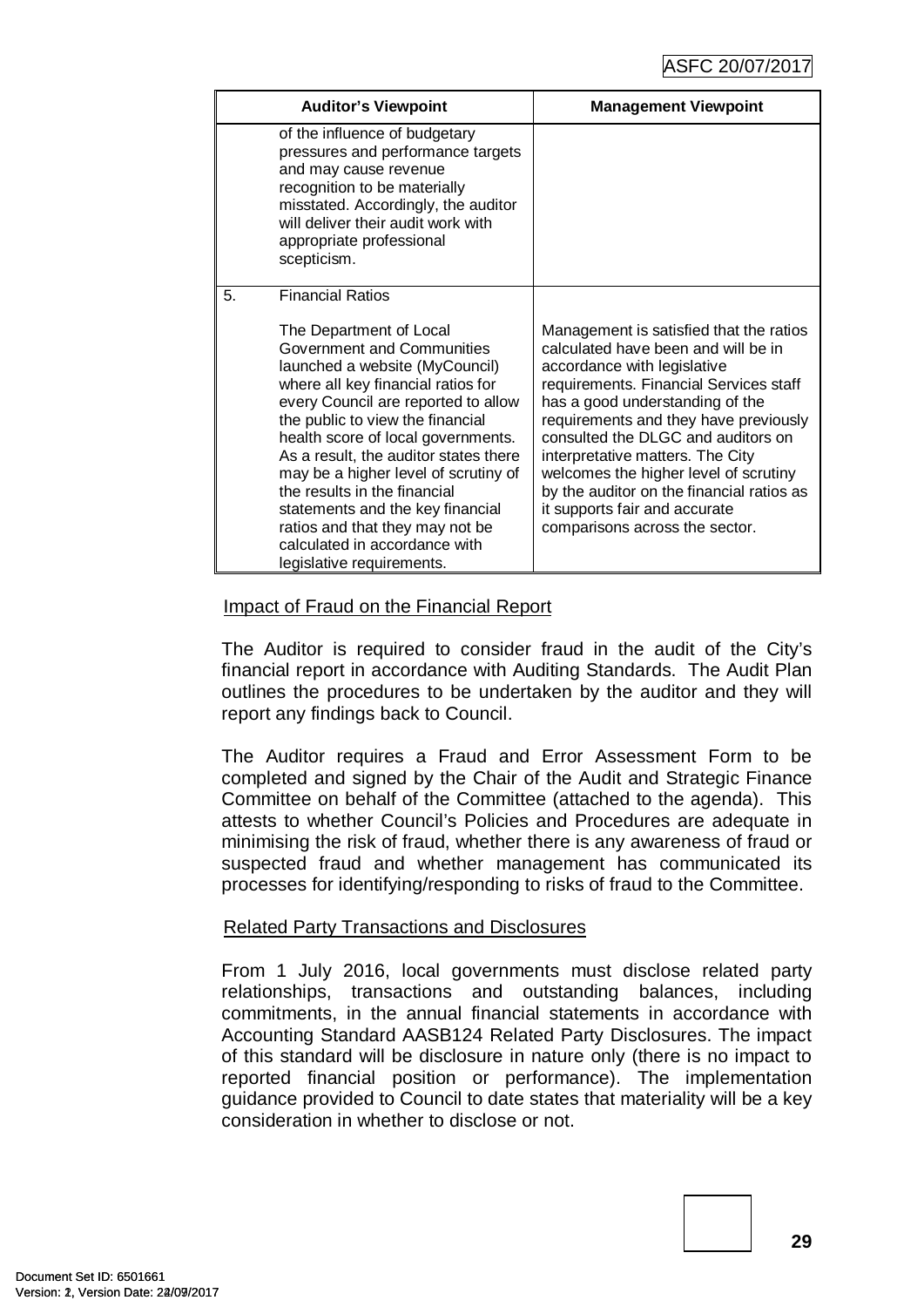## ASFC 20/07/2017

The auditor has outlined in the Audit Plan their approach to ensuring the City will fully comply with the requirements of the accounting standard. To this end, a separate agenda item dealing with the matter has been prepared by Management, which is included in this meeting's agenda.

#### **Materiality**

Materiality drives the scope of the audit and is determined in accordance with auditing standard requirements. The Auditors use their professional judgement to assess what is considered material and have set various materiality thresholds within the Audit Plan as follows:

- Overall materiality \$2,610,000 (being 2% of Total Expenditure of \$130.5 m in the 2016/17 Budget)
- Performance materiality \$1,957,500 (which has been set at 75% of Overall Materiality)
- Trivial error threshold \$130,500 (which has been set at approximately 5% of overall materiality)

Explanations for what and how these are used are included in the Audit Plan.

## **Strategic Plan/Policy Implications**

## **Leading & Listening**

- Deliver sustainable governance through transparent and robust policy and processes
- Ensure sound long term financial management and deliver value for money

## **Budget/Financial Implications**

The cost for completing the 2016/17 audit is covered within the City's annual budget allocation for external audit activities.

## **Legal Implications**

N/A

## **Community Consultation**

N/A

## **Risk Management Implications**

Conduct of the external audit is a mandatory legislative requirement under Section 7.9 of the Local Government Act. Failure of the City to ensure the audit is conducted successfully and expeditiously would be a statutory non-compliance.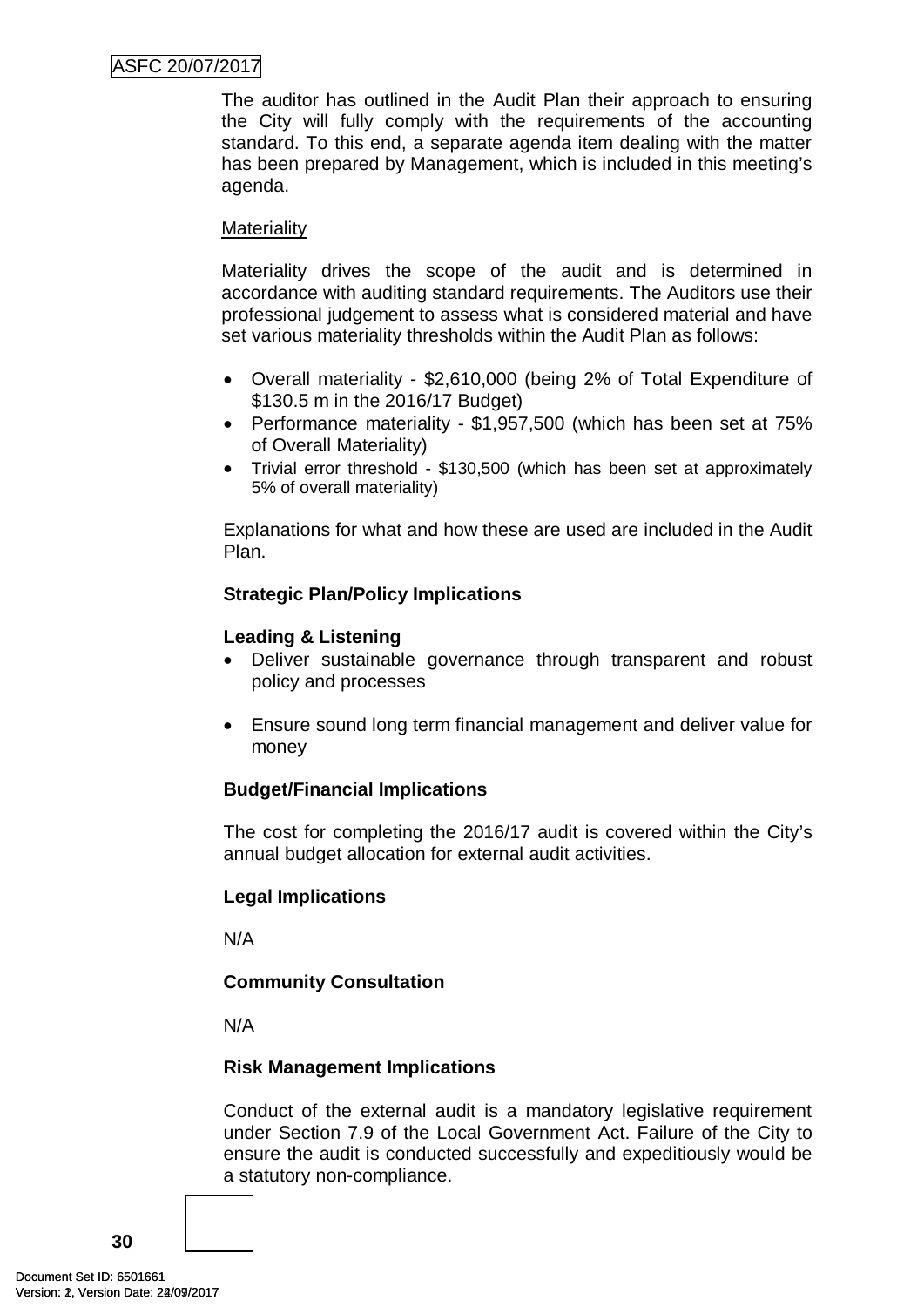# **Attachment(s)**

- 1. City of Cockburn External Audit Plan for the year ending 30 June 2017.
- 2. Fraud and Error Assessment 2017.

# **Advice to Proponent(s)/Submissioners**

N/A

**Implications of Section 3.18(3) Local Government Act, 1995**

Nil.

<span id="page-33-0"></span>**15. ENGINEERING & WORKS DIVISION ISSUES**

Nil

<span id="page-33-1"></span>**16. COMMUNITY SERVICES DIVISION ISSUES**

Nil

<span id="page-33-2"></span>**17. EXECUTIVE SERVICES DIVISION ISSUES**

Nil

<span id="page-33-3"></span>**18. MOTIONS OF WHICH PREVIOUS NOTICE HAS BEEN GIVEN**

Nil

<span id="page-33-4"></span>**19. NOTICES OF MOTION GIVEN AT THE MEETING FOR CONSIDERATION AT NEXT MEETING**

Nil

<span id="page-33-5"></span>**20. NEW BUSINESS OF AN URGENT NATURE INTRODUCED BY MEMBERS OR OFFICERS**

Nil

## <span id="page-33-6"></span>**21. MATTERS TO BE NOTED FOR INVESTIGATION, WITHOUT DEBATE**

Nil